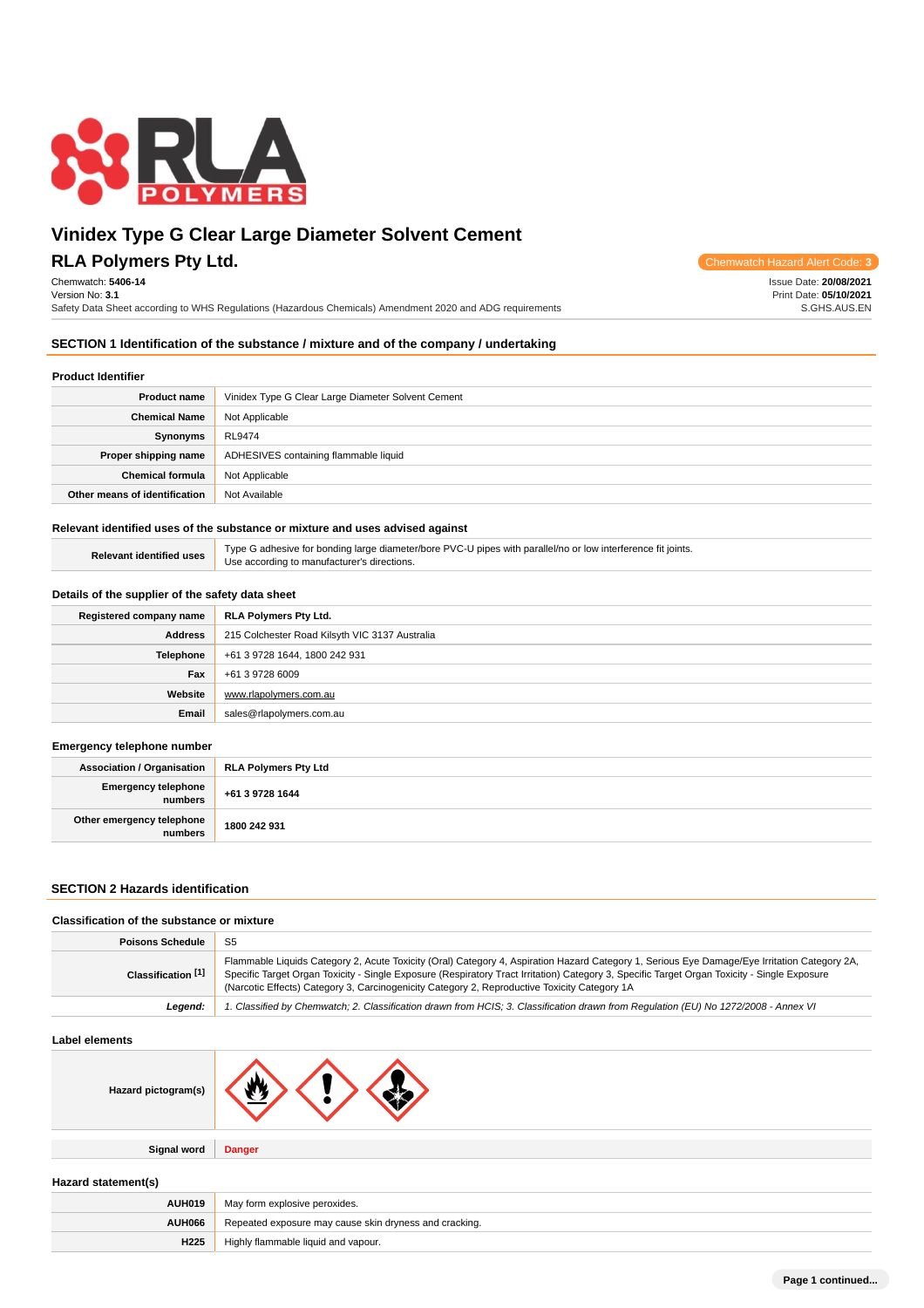| H302         | Harmful if swallowed.                         |
|--------------|-----------------------------------------------|
| H304         | May be fatal if swallowed and enters airways. |
| H319         | Causes serious eye irritation.                |
| H335         | May cause respiratory irritation.             |
| H336         | May cause drowsiness or dizziness.            |
| H351         | Suspected of causing cancer.                  |
| <b>H360D</b> | May damage the unborn child.                  |

#### **Precautionary statement(s) Prevention**

| P <sub>201</sub>                                                                                | Obtain special instructions before use.                                                        |  |
|-------------------------------------------------------------------------------------------------|------------------------------------------------------------------------------------------------|--|
| P <sub>210</sub>                                                                                | Keep away from heat, hot surfaces, sparks, open flames and other ignition sources. No smoking. |  |
| P <sub>271</sub>                                                                                | Use only outdoors or in a well-ventilated area.                                                |  |
| Wear protective gloves, protective clothing, eye protection and face protection.<br><b>P280</b> |                                                                                                |  |

### **Precautionary statement(s) Response**

| $P301 + P310$ | IF SWALLOWED: Immediately call a POISON CENTER/doctor/physician/first aider.      |  |
|---------------|-----------------------------------------------------------------------------------|--|
| P331          | Do NOT induce vomiting.                                                           |  |
| $P308 + P313$ | IF exposed or concerned: Get medical advice/attention.                            |  |
| P370+P378     | In case of fire: Use alcohol resistant foam or normal protein foam to extinguish. |  |

## **Precautionary statement(s) Storage**

| P403+P235 | Store in a well-ventilated place. Keep cool. |  |
|-----------|----------------------------------------------|--|
| P405      | Store locked up.                             |  |

### **Precautionary statement(s) Disposal**

**P501** Dispose of contents/container to authorised hazardous or special waste collection point in accordance with any local regulation.

### **SECTION 3 Composition / information on ingredients**

#### **Substances**

See section below for composition of Mixtures

#### **Mixtures**

| <b>CAS No</b> | %[weight]                                                                                                                                                                                      | Name                   |
|---------------|------------------------------------------------------------------------------------------------------------------------------------------------------------------------------------------------|------------------------|
| 78-93-3       | 10-30                                                                                                                                                                                          | methyl ethyl ketone    |
| 108-94-1      | 10-30                                                                                                                                                                                          | cyclohexanone          |
| 109-99-9      | 10-30                                                                                                                                                                                          | tetrahydrofuran        |
| 872-50-4      | $1 - 5$                                                                                                                                                                                        | N-methyl-2-pyrrolidone |
| 7631-86-9     | $1 - 5$                                                                                                                                                                                        | silica amorphous       |
| Legend:       | 1. Classified by Chemwatch; 2. Classification drawn from HCIS; 3. Classification drawn from Regulation (EU) No 1272/2008 - Annex VI; 4.<br>Classification drawn from C&L * EU IOELVs available |                        |

### **SECTION 4 First aid measures**

| Description of first aid measures |                                                                                                                                                                                                                                                                                                                                                                                                                                                                                                                                                                                 |
|-----------------------------------|---------------------------------------------------------------------------------------------------------------------------------------------------------------------------------------------------------------------------------------------------------------------------------------------------------------------------------------------------------------------------------------------------------------------------------------------------------------------------------------------------------------------------------------------------------------------------------|
| <b>Eye Contact</b>                | If this product comes in contact with the eyes:<br>Immediately hold eyelids apart and flush the eye continuously with running water.<br>Ensure complete irrigation of the eye by keeping eyelids apart and away from eye and moving the eyelids by occasionally lifting the upper<br>and lower lids.<br>▶ Continue flushing until advised to stop by the Poisons Information Centre or a doctor, or for at least 15 minutes.<br>Transport to hospital or doctor without delay.<br>Removal of contact lenses after an eye injury should only be undertaken by skilled personnel. |
| <b>Skin Contact</b>               | If skin or hair contact occurs:<br>Immediately flush body and clothes with large amounts of water, using safety shower if available.<br>▶ Quickly remove all contaminated clothing, including footwear.<br>▶ Wash skin and hair with running water. Continue flushing with water until advised to stop by the Poisons Information Centre.<br>Transport to hospital, or doctor.                                                                                                                                                                                                  |
| Inhalation                        | If fumes or combustion products are inhaled remove from contaminated area.<br>Lay patient down. Keep warm and rested.<br>▶ Prostheses such as false teeth, which may block airway, should be removed, where possible, prior to initiating first aid procedures.<br>Apply artificial respiration if not breathing, preferably with a demand valve resuscitator, bag-valve mask device, or pocket mask as trained.<br>Perform CPR if necessary.<br>Transport to hospital, or doctor, without delay.                                                                               |
| Ingestion                         | If swallowed do <b>NOT</b> induce vomiting.<br>▶ If vomiting occurs, lean patient forward or place on left side (head-down position, if possible) to maintain open airway and prevent aspiration.<br>• Observe the patient carefully.<br>Never give liquid to a person showing signs of being sleepy or with reduced awareness; i.e. becoming unconscious.<br>Give water to rinse out mouth, then provide liquid slowly and as much as casualty can comfortably drink.<br>Seek medical advice.                                                                                  |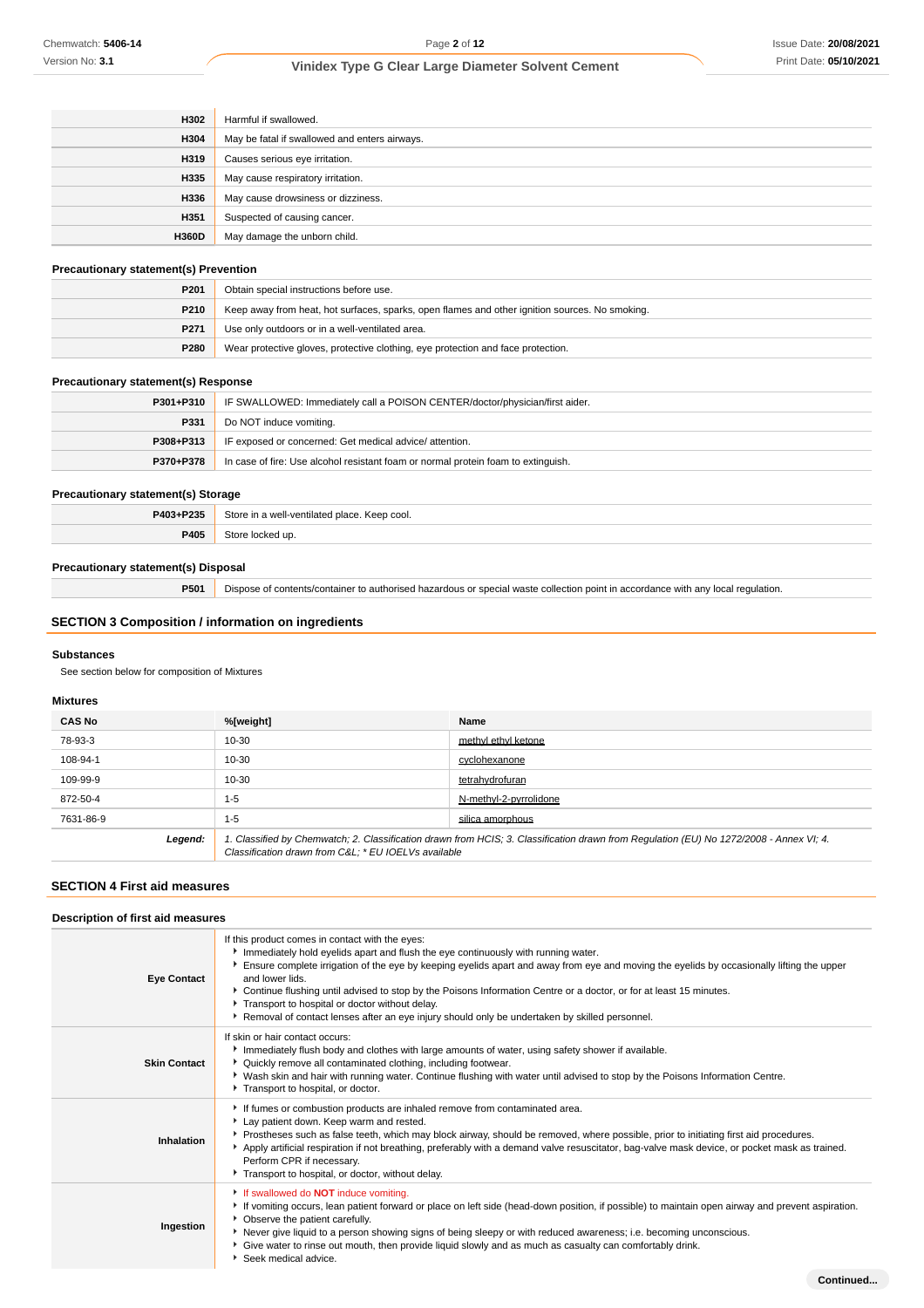- Avoid giving milk or oils.
- Avoid giving alcohol.
- If spontaneous vomiting appears imminent or occurs, hold patient's head down, lower than their hips to help avoid possible aspiration of vomitus.

#### **Indication of any immediate medical attention and special treatment needed**

Any material aspirated during vomiting may produce lung injury. Therefore emesis should not be induced mechanically or pharmacologically. Mechanical means should be used if it is considered necessary to evacuate the stomach contents; these include gastric lavage after endotracheal intubation. If spontaneous vomiting has occurred after ingestion, the patient should be monitored for difficult breathing, as adverse effects of aspiration into the lungs may be delayed up to 48 hours. Treat symptomatically.

for simple ketones:

#### -------------------------------------------------------------- BASIC TREATMENT

- -------------------------------------------------------------- Establish a patent airway with suction where necessary.
- Watch for signs of respiratory insufficiency and assist ventilation as necessary.
- Administer oxygen by non-rebreather mask at 10 to 15 l/min.
- ¥ Monitor and treat, where necessary, for pulmonary oedema .
- **Monitor and treat, where necessary, for shock.**
- **DO NOT** use emetics. Where ingestion is suspected rinse mouth and give up to 200 ml water (5mL/kg recommended) for dilution where patient is able to swallow, has a strong gag reflex and does not drool.
- Give activated charcoal.

--------------------------------------------------------------

#### ADVANCED TREATMENT --------------------------------------------------------------

- Consider orotracheal or nasotracheal intubation for airway control in unconscious patient or where respiratory arrest has occurred.
- Consider intubation at first sign of upper airway obstruction resulting from oedema.
- Positive-pressure ventilation using a bag-valve mask might be of use.
- Monitor and treat, where necessary, for arrhythmias.
- ▶ Start an IV D5W TKO. If signs of hypovolaemia are present use lactated Ringers solution. Fluid overload might create complications.
- Drug therapy should be considered for pulmonary oedema.
- Hypotension with signs of hypovolaemia requires the cautious administration of fluids. Fluid overload might create complications.
- Treat seizures with diazepam.
- Proparacaine hydrochloride should be used to assist eye irrigation.

#### -------------------------------------------------------------- EMERGENCY DEPARTMENT

Laboratory analysis of complete blood count, serum electrolytes, BUN, creatinine, glucose, urinalysis, baseline for serum aminotransferases (ALT and AST), calcium, phosphorus and magnesium, may assist in establishing a treatment regime. Other useful analyses include anion and osmolar gaps, arterial blood gases (ABGs), chest radiographs and electrocardiograph.

Positive end-expiratory pressure (PEEP)-assisted ventilation may be required for acute parenchymal injury or adult respiratory distress syndrome.

Consult a toxicologist as necessary.

--------------------------------------------------------------

BRONSTEIN, A.C. and CURRANCE, P.L.

EMERGENCY CARE FOR HAZARDOUS MATERIALS EXPOSURE: 2nd Ed. 1994

#### **SECTION 5 Firefighting measures**

#### **Extinguishing media**

- Alcohol stable foam.
- **Dry chemical powder.**
- BCF (where regulations permit).
- Carbon dioxide.

#### **Special hazards arising from the substrate or mixture**

Fire Incompatibility **A** Avoid contamination with oxidising agents i.e. nitrates, oxidising acids, chlorine bleaches, pool chlorine etc. as ignition may result

#### **Advice for firefighters**

| <b>Fire Fighting</b>         | Alert Fire Brigade and tell them location and nature of hazard.<br>• May be violently or explosively reactive.<br>• Wear breathing apparatus plus protective gloves in the event of a fire.<br>Prevent, by any means available, spillage from entering drains or water course.                                                                                                                                                                                                                                                                                                            |
|------------------------------|-------------------------------------------------------------------------------------------------------------------------------------------------------------------------------------------------------------------------------------------------------------------------------------------------------------------------------------------------------------------------------------------------------------------------------------------------------------------------------------------------------------------------------------------------------------------------------------------|
| <b>Fire/Explosion Hazard</b> | Liquid and vapour are highly flammable.<br>Severe fire hazard when exposed to heat, flame and/or oxidisers.<br>▶ Vapour may travel a considerable distance to source of ignition.<br>Heating may cause expansion or decomposition leading to violent rupture of containers.<br>Combustion products include:<br>carbon dioxide (CO2)<br>nitrogen oxides (NOx)<br>silicon dioxide (SiO2)<br>other pyrolysis products typical of burning organic material.<br><b>WARNING:</b> Long standing in contact with air and light may result in the formation<br>of potentially explosive peroxides. |
| <b>HAZCHEM</b>               | $-3YE$                                                                                                                                                                                                                                                                                                                                                                                                                                                                                                                                                                                    |

#### **SECTION 6 Accidental release measures**

**Personal precautions, protective equipment and emergency procedures** See section 8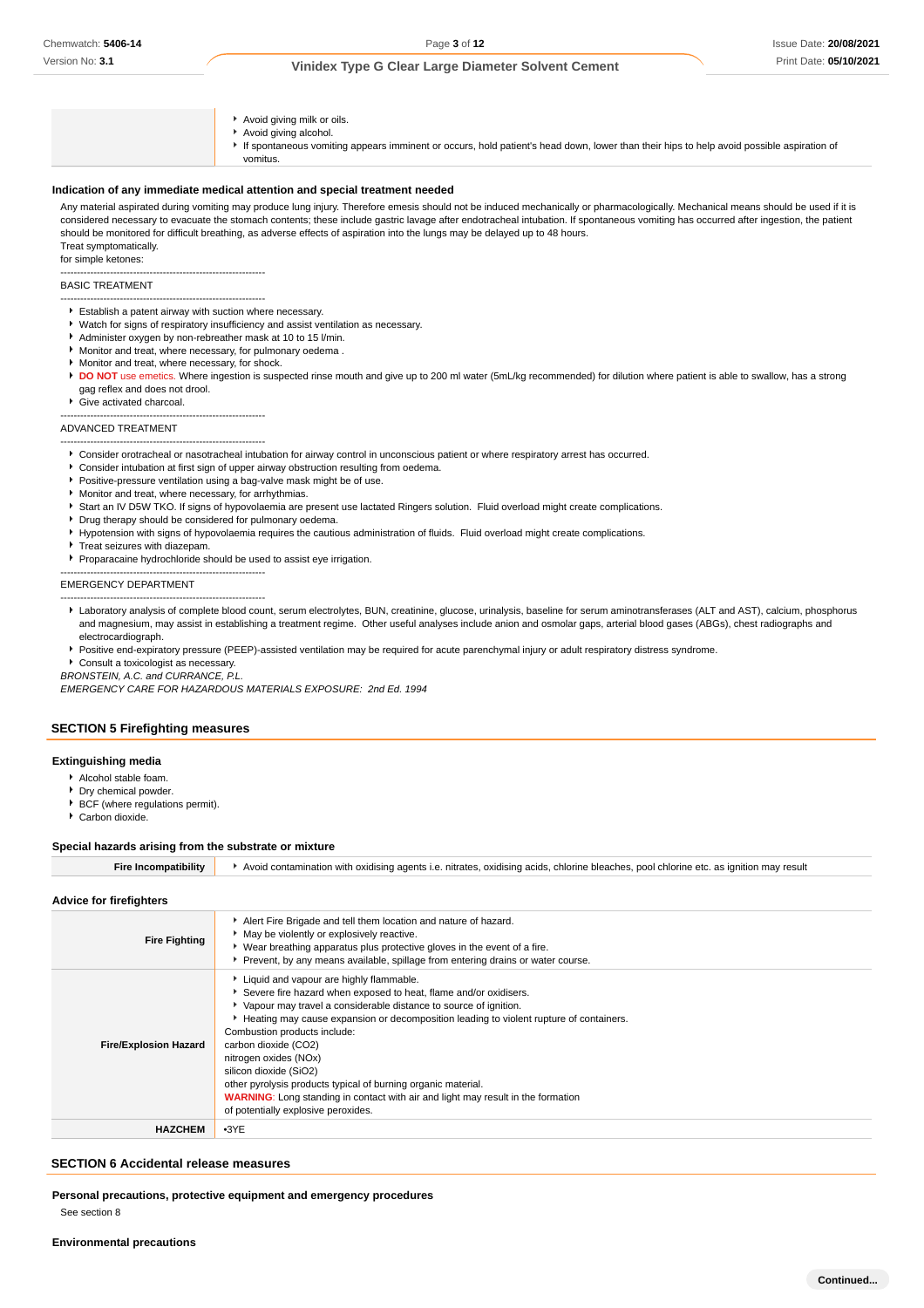### **Vinidex Type G Clear Large Diameter Solvent Cement**

#### See section 12

#### **Methods and material for containment and cleaning up**

| <b>Minor Spills</b> | Remove all ignition sources.<br>Clean up all spills immediately.<br>Avoid breathing vapours and contact with skin and eyes.<br>Control personal contact with the substance, by using protective equipment.         |
|---------------------|--------------------------------------------------------------------------------------------------------------------------------------------------------------------------------------------------------------------|
| <b>Major Spills</b> | • Clear area of personnel and move upwind.<br>Alert Fire Brigade and tell them location and nature of hazard.<br>• May be violently or explosively reactive.<br>▶ Wear breathing apparatus plus protective gloves. |

Personal Protective Equipment advice is contained in Section 8 of the SDS.

### **SECTION 7 Handling and storage**

### **Precautions for safe handling**

| Safe handling     | Containers, even those that have been emptied, may contain explosive vapours.<br>▶ Do NOT cut, drill, grind, weld or perform similar operations on or near containers.<br>The substance accumulates peroxides which may become hazardous only if it evaporates or is distilled or otherwise treated to concentrate the<br>peroxides. The substance may concentrate around the container opening for example.<br>Purchases of peroxidisable chemicals should be restricted to ensure that the chemical is used completely before it can become peroxidised.<br>A responsible person should maintain an inventory of peroxidisable chemicals or annotate the general chemical inventory to indicate which<br>chemicals are subject to peroxidation.<br>Avoid all personal contact, including inhalation.<br>• Wear protective clothing when risk of exposure occurs.<br>Use in a well-ventilated area.<br>Prevent concentration in hollows and sumps. |
|-------------------|-----------------------------------------------------------------------------------------------------------------------------------------------------------------------------------------------------------------------------------------------------------------------------------------------------------------------------------------------------------------------------------------------------------------------------------------------------------------------------------------------------------------------------------------------------------------------------------------------------------------------------------------------------------------------------------------------------------------------------------------------------------------------------------------------------------------------------------------------------------------------------------------------------------------------------------------------------|
| Other information | Store in original containers in approved flame-proof area.<br>No smoking, naked lights, heat or ignition sources.<br>DO NOT store in pits, depressions, basements or areas where vapours may be trapped.<br>Keep containers securely sealed.                                                                                                                                                                                                                                                                                                                                                                                                                                                                                                                                                                                                                                                                                                        |

### **Conditions for safe storage, including any incompatibilities**

| Suitable container      | ▶ Packing as supplied by manufacturer.<br>• Plastic containers may only be used if approved for flammable liquid.<br>• Check that containers are clearly labelled and free from leaks.<br>For low viscosity materials (i): Drums and jerry cans must be of the non-removable head type. (ii): Where a can is to be used as an inner<br>package, the can must have a screwed enclosure.<br>For materials with a viscosity of at least 2680 cSt. (23 deg. C)<br>For manufactured product having a viscosity of at least 250 cSt.                     |
|-------------------------|----------------------------------------------------------------------------------------------------------------------------------------------------------------------------------------------------------------------------------------------------------------------------------------------------------------------------------------------------------------------------------------------------------------------------------------------------------------------------------------------------------------------------------------------------|
| Storage incompatibility | Ketones in this group:<br>are reactive with many acids and bases liberating heat and flammable gases (e.g., H2).<br>Freact with reducing agents such as hydrides, alkali metals, and nitrides to produce flammable gas (H2) and heat.<br>are incompatible with isocyanates, aldehydes, cyanides, peroxides, and anhydrides.<br>Freact violently with aldehydes, HNO3 (nitric acid), HNO3 + H2O2 (mixture of nitric acid and hydrogen peroxide), and HClO4 (perchloric acid).<br>Avoid strong acids, bases.<br>Avoid reaction with oxidising agents |

### **SECTION 8 Exposure controls / personal protection**

#### **Control parameters**

#### **Occupational Exposure Limits (OEL)**

#### **INGREDIENT DATA**

| Source                       | Ingredient                 | <b>Material name</b>                                      | <b>TWA</b>                       | <b>STEL</b>            | Peak             | <b>Notes</b>                                                                                   |
|------------------------------|----------------------------|-----------------------------------------------------------|----------------------------------|------------------------|------------------|------------------------------------------------------------------------------------------------|
| Australia Exposure Standards | methyl ethyl<br>ketone     | Methyl ethyl ketone (MEK)                                 | 150 ppm /<br>445 mg/m3           | 890 mg/m3 /<br>300 ppm | Not<br>Available | Not Available                                                                                  |
| Australia Exposure Standards | cyclohexanone              | Cyclohexanone                                             | 25 ppm /<br>$100 \text{ mg/m}$ 3 | Not Available          | Not<br>Available | Not Available                                                                                  |
| Australia Exposure Standards | tetrahydrofuran            | Tetrahydrofuran                                           | 100 ppm /<br>295 mg/m3           | Not Available          | Not<br>Available | Not Available                                                                                  |
| Australia Exposure Standards | N-methyl-<br>2-pyrrolidone | 1-Methyl-2-pyrrolidone                                    | 25 ppm /<br>$103 \text{ mg/m}$   | 309 mg/m3 /<br>75 ppm  | Not<br>Available | Not Available                                                                                  |
| Australia Exposure Standards | silica amorphous           | Silica - Amorphous: Silica gel                            | $10$ mg/m $3$                    | Not Available          | Not<br>Available | (a) This value is for inhalable dust<br>containing no asbestos and < 1%<br>crystalline silica. |
| Australia Exposure Standards | silica amorphous           | Silica - Amorphous: Precipitated<br>silica                | $10 \text{ mg/m}$                | Not Available          | Not<br>Available | (a) This value is for inhalable dust<br>containing no asbestos and < 1%<br>crystalline silica. |
| Australia Exposure Standards | silica amorphous           | Silica - Amorphous:<br>Diatomaceous earth<br>(uncalcined) | $10$ mg/m $3$                    | Not Available          | Not<br>Available | (a) This value is for inhalable dust<br>containing no asbestos and < 1%<br>crystalline silica. |
| Australia Exposure Standards | silica amorphous           | Silica, fused                                             | $0.05$ mg/m $3$                  | Not Available          | Not<br>Available | Not Available                                                                                  |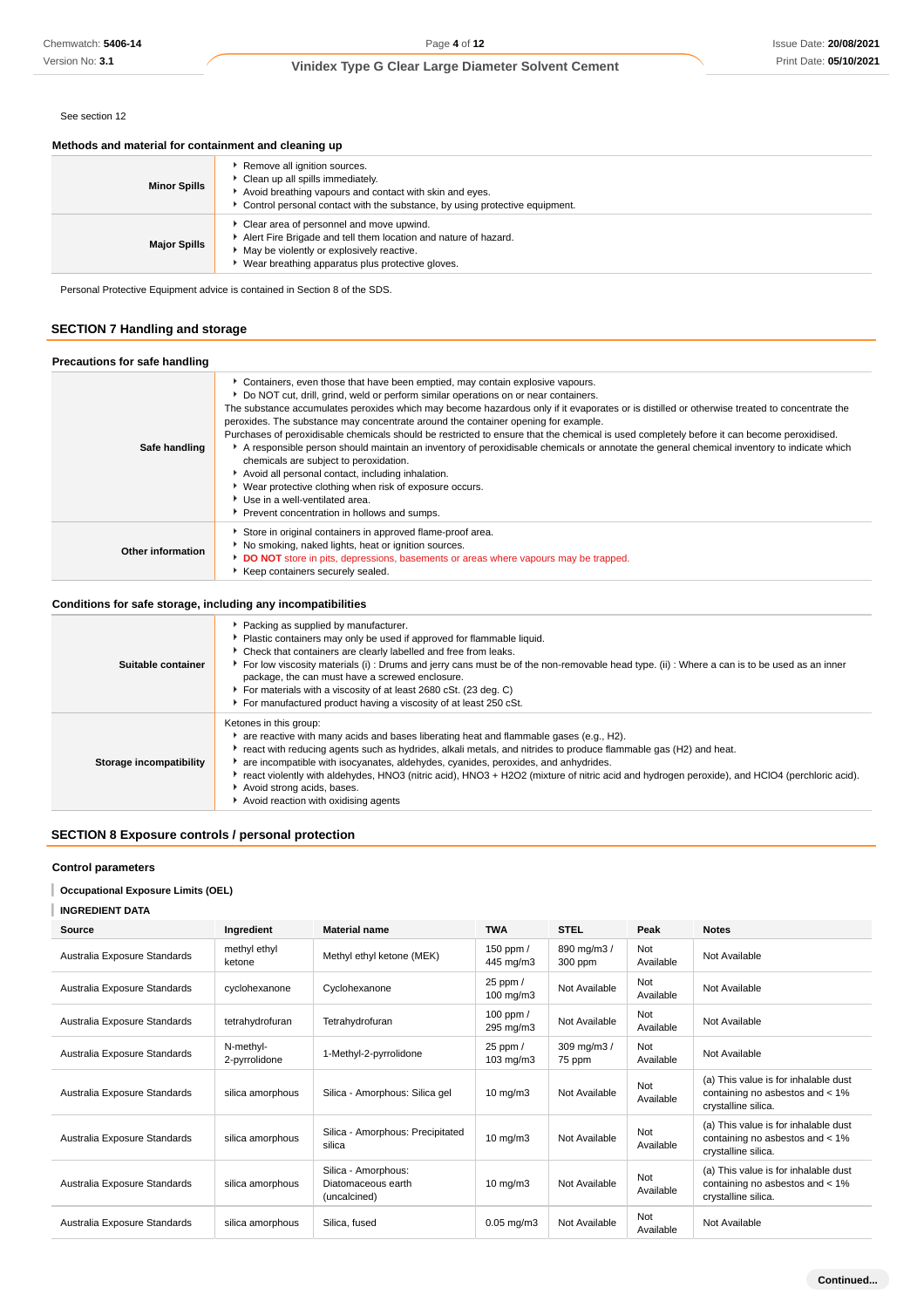### **Vinidex Type G Clear Large Diameter Solvent Cement**

| Source                       | Ingredient       | <b>Material name</b>                                                   | <b>TWA</b>         | <b>STEL</b>   | Peak             | <b>Notes</b>                                               |
|------------------------------|------------------|------------------------------------------------------------------------|--------------------|---------------|------------------|------------------------------------------------------------|
| Australia Exposure Standards | silica amorphous | Silica - Amorphous: Fumed<br>silica (respirable dust)                  | $2 \text{ mg/m}$   | Not Available | Not<br>Available | Not Available                                              |
| Australia Exposure Standards | silica amorphous | Silica - Amorphous: Fume<br>(thermally generated) (respirable<br>dust) | $2 \text{ ma/m}$ 3 | Not Available | Not<br>Available | (e) Containing no asbestos and <<br>1% crystalline silica. |

**Emergency Limits**

| Ingredient             | TEEL-1               | TEEL-2        |                     | TEEL-3        |
|------------------------|----------------------|---------------|---------------------|---------------|
| methyl ethyl ketone    | Not Available        | Not Available |                     | Not Available |
| cyclohexanone          | 60 ppm               | 830 ppm       |                     | 5000* ppm     |
| tetrahydrofuran        | Not Available        | Not Available |                     | Not Available |
| N-methyl-2-pyrrolidone | 30 ppm               | 32 ppm        |                     | 190 ppm       |
| silica amorphous       | 18 mg/m3             | 200 mg/m3     |                     | 1,200 mg/m3   |
| silica amorphous       | $18 \text{ mg/m}$    | 100 mg/m3     |                     | 630 mg/m3     |
| silica amorphous       | $120$ mg/m $3$       | 1,300 mg/m3   |                     | 7,900 mg/m3   |
| silica amorphous       | 45 mg/m3             | 500 mg/m3     |                     | 3,000 mg/m3   |
| silica amorphous       | 18 mg/m3             | 740 mg/m3     |                     | 4,500 mg/m3   |
|                        |                      |               |                     |               |
| Ingredient             | <b>Original IDLH</b> |               | <b>Revised IDLH</b> |               |
| methyl ethyl ketone    | 3,000 ppm            |               | Not Available       |               |
| cyclohexanone          | 700 ppm              |               | Not Available       |               |
| tetrahydrofuran        | 2,000 ppm            |               | Not Available       |               |
| N-methyl-2-pyrrolidone | Not Available        |               | Not Available       |               |
| silica amorphous       | 3,000 mg/m3          |               | Not Available       |               |

#### **Exposure controls**

| Appropriate engineering<br>controls | Engineering controls are used to remove a hazard or place a barrier between the worker and the hazard. Well-designed engineering controls can<br>be highly effective in protecting workers and will typically be independent of worker interactions to provide this high level of protection.<br>The basic types of engineering controls are:<br>Process controls which involve changing the way a job activity or process is done to reduce the risk.<br>Enclosure and/or isolation of emission source which keeps a selected hazard "physically" away from the worker and ventilation that strategically<br>"adds" and "removes" air in the work environment.                                                                                                       |
|-------------------------------------|-----------------------------------------------------------------------------------------------------------------------------------------------------------------------------------------------------------------------------------------------------------------------------------------------------------------------------------------------------------------------------------------------------------------------------------------------------------------------------------------------------------------------------------------------------------------------------------------------------------------------------------------------------------------------------------------------------------------------------------------------------------------------|
| <b>Personal protection</b>          |                                                                                                                                                                                                                                                                                                                                                                                                                                                                                                                                                                                                                                                                                                                                                                       |
| Eye and face protection             | Safety glasses with side shields.<br>Chemical goggles.<br>Contact lenses may pose a special hazard; soft contact lenses may absorb and concentrate irritants. A written policy document, describing<br>the wearing of lenses or restrictions on use, should be created for each workplace or task.                                                                                                                                                                                                                                                                                                                                                                                                                                                                    |
| <b>Skin protection</b>              | See Hand protection below                                                                                                                                                                                                                                                                                                                                                                                                                                                                                                                                                                                                                                                                                                                                             |
| <b>Hands/feet protection</b>        | ▶ Wear chemical protective gloves, e.g. PVC.<br>• Wear safety footwear or safety gumboots, e.g. Rubber                                                                                                                                                                                                                                                                                                                                                                                                                                                                                                                                                                                                                                                                |
| <b>Body protection</b>              | See Other protection below                                                                                                                                                                                                                                                                                                                                                                                                                                                                                                                                                                                                                                                                                                                                            |
| Other protection                    | • Overalls.<br>PVC Apron.<br>▶ PVC protective suit may be required if exposure severe.<br>Eyewash unit.<br>Some plastic personal protective equipment (PPE) (e.g. gloves, aprons, overshoes) are not recommended as they may produce static<br>electricity.<br>For large scale or continuous use wear tight-weave non-static clothing (no metallic fasteners, cuffs or pockets).<br>Non sparking safety or conductive footwear should be considered. Conductive footwear describes a boot or shoe with a sole made from a<br>conductive compound chemically bound to the bottom components, for permanent control to electrically ground the foot an shall dissipate<br>static electricity from the body to reduce the possibility of ignition of volatile compounds. |

## **Recommended material(s)**

**GLOVE SELECTION INDEX**

Glove selection is based on a modified presentation of the:

 **"Forsberg Clothing Performance Index".**

 The effect(s) of the following substance(s) are taken into account in the **computergenerated** selection:

Vinidex Type G Clear Large Diameter Solvent Cement

| <b>Material</b>       | <b>CPI</b> |
|-----------------------|------------|
| PE/EVAL/PE            | A          |
| <b>BUTYL</b>          | C          |
| <b>BUTYL/NEOPRENE</b> | C          |
| <b>CPE</b>            | C          |
| <b>HYPALON</b>        | C          |

#### **Respiratory protection**

Type AK Filter of sufficient capacity. (AS/NZS 1716 & 1715, EN 143:2000 & 149:2001, ANSI Z88 or national equivalent)

Where the concentration of gas/particulates in the breathing zone, approaches or exceeds the "Exposure Standard" (or ES), respiratory protection is required. Degree of protection varies with both face-piece and Class of filter; the nature of protection varies with Type of filter.

| <b>Required Minimum</b><br><b>Protection Factor</b> | <b>Half-Face</b><br>Respirator | <b>Full-Face</b><br>Respirator | <b>Powered Air</b><br>Respirator |
|-----------------------------------------------------|--------------------------------|--------------------------------|----------------------------------|
| up to $10 \times ES$                                | AK-AUS                         | ۰                              | AK-PAPR-AUS /<br>Class 1         |
| up to $50 \times ES$                                | ۰                              | AK-AUS / Class                 | ۰                                |
| up to $100 \times ES$                               | ٠                              | $AK-2$                         | AK-PAPR-2 ^                      |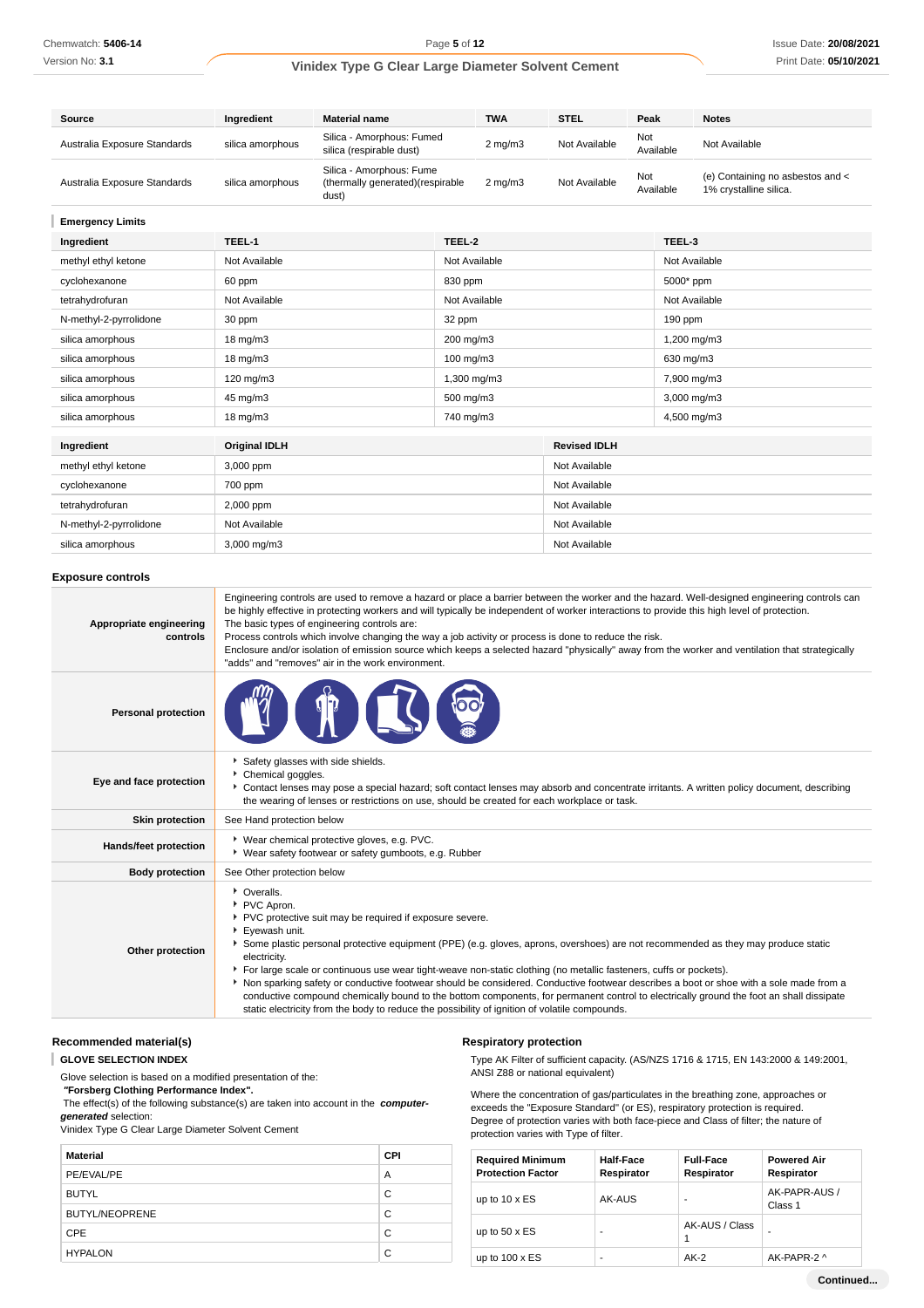| <b>NATURAL RUBBER</b> | C |
|-----------------------|---|
| NATURAL+NEOPRENE      | C |
| <b>NEOPRENE</b>       | C |
| NEOPRENE/NATURAL      | C |
| <b>NITRILE</b>        | C |
| NITRILE+PVC           | C |
| <b>PVA</b>            | C |
| <b>PVC</b>            | C |
| SARANEX-23            | C |
| <b>TEFLON</b>         | C |
| VITON/CHLOROBUTYL     | C |
| VITON/NEOPRENE        | C |

\* CPI - Chemwatch Performance Index

A: Best Selection

B: Satisfactory; may degrade after 4 hours continuous immersion

C: Poor to Dangerous Choice for other than short term immersion

**NOTE**: As a series of factors will influence the actual performance of the glove, a final selection must be based on detailed observation. -

\* Where the glove is to be used on a short term, casual or infrequent basis, factors such as "feel" or convenience (e.g. disposability), may dictate a choice of gloves which might otherwise be unsuitable following long-term or frequent use. A qualified practitioner should be consulted.

### **SECTION 9 Physical and chemical properties**

#### **Information on basic physical and chemical properties**

**Appearance** Viscous clear highly flammable gel with characteristic odour of MEK; not miscible with water.

| <b>Physical state</b>                                    | Gel               | Relative density (Water = $1$ )            | 0.98           |
|----------------------------------------------------------|-------------------|--------------------------------------------|----------------|
| Odour                                                    | Not Available     | Partition coefficient n-octanol<br>/ water | Not Available  |
| <b>Odour threshold</b>                                   | Not Available     | Auto-ignition temperature (°C)             | 321            |
| pH (as supplied)                                         | Not Applicable    | <b>Decomposition temperature</b>           | Not Available  |
| Melting point / freezing point<br>(°C)                   | Not Available     | Viscosity (cSt)                            | Not Available  |
| Initial boiling point and boiling<br>range $(^{\circ}C)$ | 79-81             | Molecular weight (g/mol)                   | Not Applicable |
| Flash point (°C)                                         | $-17$             | <b>Taste</b>                               | Not Available  |
| <b>Evaporation rate</b>                                  | Not Available     | <b>Explosive properties</b>                | Not Available  |
| Flammability                                             | HIGHLY FLAMMABLE. | <b>Oxidising properties</b>                | Not Available  |
| Upper Explosive Limit (%)                                | 11.8              | Surface Tension (dyn/cm or<br>$mN/m$ )     | Not Available  |
| Lower Explosive Limit (%)                                | 2                 | <b>Volatile Component (%vol)</b>           | 100            |
| Vapour pressure (kPa)                                    | 950               | Gas group                                  | Not Available  |
| Solubility in water                                      | Immiscible        | pH as a solution (%)                       | Not Available  |
| Vapour density (Air = 1)                                 | 2.4               | VOC g/L                                    | Not Available  |

#### **SECTION 10 Stability and reactivity**

| Reactivity                                 | See section 7                                                                                                                      |
|--------------------------------------------|------------------------------------------------------------------------------------------------------------------------------------|
| <b>Chemical stability</b>                  | • Unstable in the presence of incompatible materials.<br>Product is considered stable.<br>Hazardous polymerisation will not occur. |
| Possibility of hazardous<br>reactions      | See section 7                                                                                                                      |
| <b>Conditions to avoid</b>                 | See section 7                                                                                                                      |
| Incompatible materials                     | See section 7                                                                                                                      |
| <b>Hazardous decomposition</b><br>products | See section 5                                                                                                                      |

#### **SECTION 11 Toxicological information**

#### **Information on toxicological effects**

| Inhaled | The material can cause respiratory irritation in some persons. The body's response to such irritation can cause further lung damage.<br>Inhalation of high concentrations of gas/vapour causes lung irritation with coughing and nausea, central nervous depression with headache and<br>dizziness, slowing of reflexes, fatigue and inco-ordination.<br>Inhalation of aerosols (mists, fumes), generated by the material during the course of normal handling, may be damaging to the health of the<br>individual. |
|---------|---------------------------------------------------------------------------------------------------------------------------------------------------------------------------------------------------------------------------------------------------------------------------------------------------------------------------------------------------------------------------------------------------------------------------------------------------------------------------------------------------------------------|

#### ^ - Full-face

A(All classes) = Organic vapours, B AUS or B1 = Acid gasses, B2 = Acid gas or hydrogen cyanide(HCN), B3 = Acid gas or hydrogen cyanide(HCN), E = Sulfur dioxide(SO2), G = Agricultural chemicals, K = Ammonia(NH3), Hg = Mercury, NO = Oxides of nitrogen,  $MB =$  Methyl bromide,  $AX =$  Low boiling point organic compounds(below 65 degC)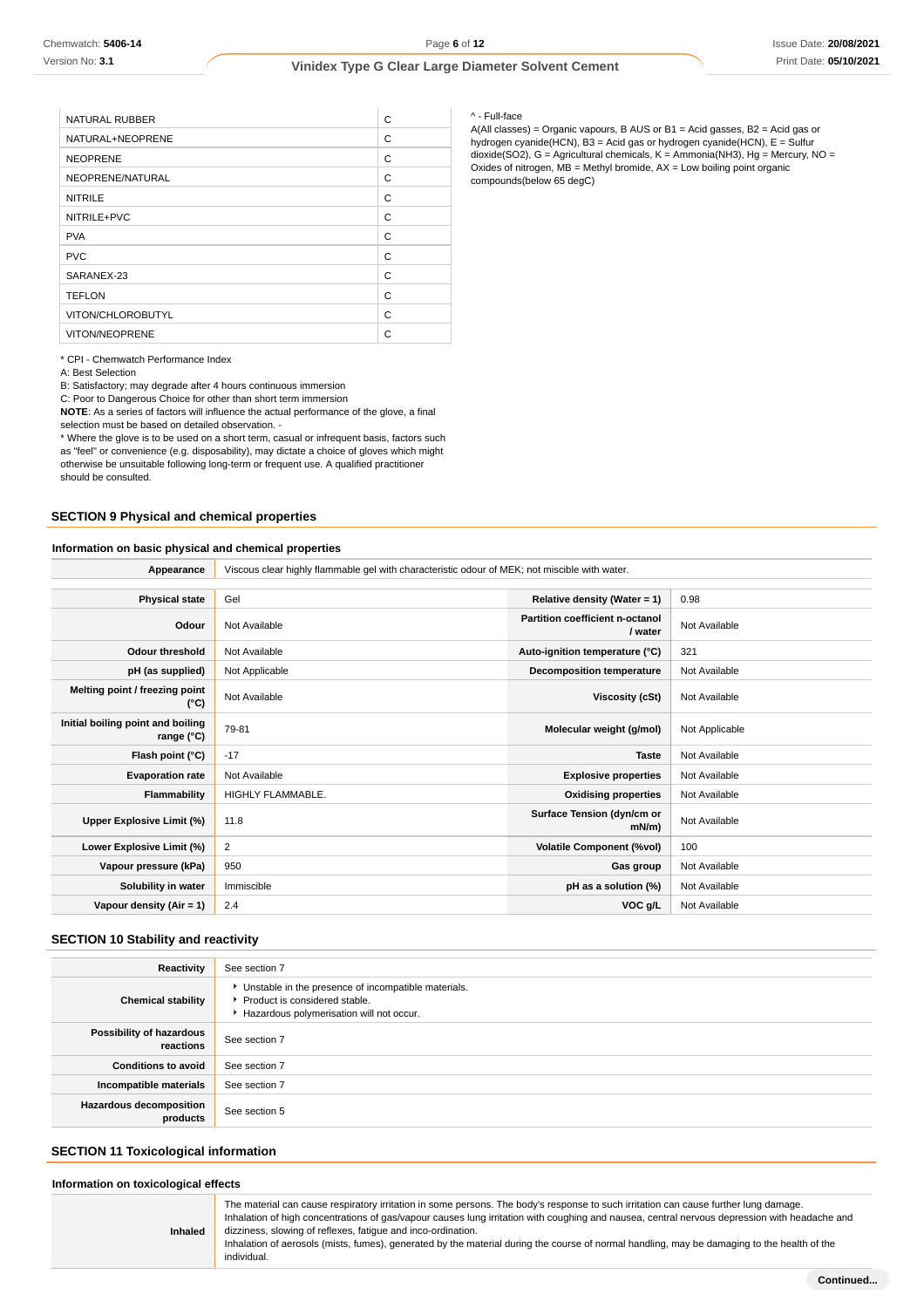$\sim$ 

### **Vinidex Type G Clear Large Diameter Solvent Cement**

|                                                              | vertigo, poor concentration, sleep and failure of the heart and breathing.                                                                                                                                                                                                                                                                                                                                                                                                                              | Ketone vapours irritate the nose, throat and mucous membrane. High concentrations depress the central nervous system, causing headache,                                                                                                                                                                                                                                                                                                                                                                                                                                                                                                                                                                                                                                                                                                                                                                                                                                                                                                                                                                                                                                                                                                                                                                                                                                                                                                                                 |  |
|--------------------------------------------------------------|---------------------------------------------------------------------------------------------------------------------------------------------------------------------------------------------------------------------------------------------------------------------------------------------------------------------------------------------------------------------------------------------------------------------------------------------------------------------------------------------------------|-------------------------------------------------------------------------------------------------------------------------------------------------------------------------------------------------------------------------------------------------------------------------------------------------------------------------------------------------------------------------------------------------------------------------------------------------------------------------------------------------------------------------------------------------------------------------------------------------------------------------------------------------------------------------------------------------------------------------------------------------------------------------------------------------------------------------------------------------------------------------------------------------------------------------------------------------------------------------------------------------------------------------------------------------------------------------------------------------------------------------------------------------------------------------------------------------------------------------------------------------------------------------------------------------------------------------------------------------------------------------------------------------------------------------------------------------------------------------|--|
| Ingestion                                                    | Accidental ingestion of the material may be harmful; animal experiments indicate that ingestion of less than 150 gram may be fatal or may<br>produce serious damage to the health of the individual.<br>Swallowing of the liquid may cause aspiration into the lungs with the risk of chemical pneumonitis; serious consequences may result.<br>(ICSC13733)                                                                                                                                             |                                                                                                                                                                                                                                                                                                                                                                                                                                                                                                                                                                                                                                                                                                                                                                                                                                                                                                                                                                                                                                                                                                                                                                                                                                                                                                                                                                                                                                                                         |  |
| <b>Skin Contact</b>                                          | The material may accentuate any pre-existing dermatitis condition<br>Repeated exposure may cause skin cracking, flaking or drying following normal handling and use.<br>Open cuts, abraded or irritated skin should not be exposed to this material<br>Entry into the blood-stream, through, for example, cuts, abrasions or lesions, may produce systemic injury with harmful effects. Examine the skin<br>prior to the use of the material and ensure that any external damage is suitably protected. |                                                                                                                                                                                                                                                                                                                                                                                                                                                                                                                                                                                                                                                                                                                                                                                                                                                                                                                                                                                                                                                                                                                                                                                                                                                                                                                                                                                                                                                                         |  |
| Eye                                                          | inflammation may be expected with pain.                                                                                                                                                                                                                                                                                                                                                                                                                                                                 | There is evidence that material may produce eye irritation in some persons and produce eye damage 24 hours or more after instillation. Severe                                                                                                                                                                                                                                                                                                                                                                                                                                                                                                                                                                                                                                                                                                                                                                                                                                                                                                                                                                                                                                                                                                                                                                                                                                                                                                                           |  |
| Chronic                                                      | Ample evidence exists that developmental disorders are directly caused by human exposure to the material.<br>neuropathy, a progressive disorder of the nerves of the extremities.<br>gynaecological disturbance, damage to the adrenal glands and may increase the rate of cancer.<br>Chronic solvent inhalation exposures may result in nervous system impairment and liver and blood changes. [PATTYS]                                                                                                | There has been concern that this material can cause cancer or mutations, but there is not enough data to make an assessment.<br>Long-term exposure to respiratory irritants may result in airways disease, involving difficulty breathing and related whole-body problems.<br>Long term cyclohexanone exposure may cause liver and kidney changes. Clouding of the eye lens and cataract development may occur.<br>Animal testing shows that methyl ethyl ketone may have slight effects on the nervous system, liver, kidney and respiratory system; there may<br>also be developmental effects and an increase in birth defects. However, there is limited information available on the long-term effects of methyl<br>ethyl ketone in humans, and no information is available on whether it causes developmental or reproductive toxicity or cancer. It is generally<br>considered to have low toxicity, but it is often used in combination with other solvents, and the toxic effects of the mixture may be greater than<br>with either solvent alone. Combinations of n-hexane or methyl n-butyl ketone with methyl ethyl ketone may increase the rate of peripheral<br>Repeated exposure to tetrahydrofuran (THF) and related compounds has been associated with liver inflammation and fatty degeneration of the<br>liver. Animal testing suggests that this group of compounds can cause liver damage, irritation of the skin and airway, metabolic imbalance, |  |
|                                                              |                                                                                                                                                                                                                                                                                                                                                                                                                                                                                                         |                                                                                                                                                                                                                                                                                                                                                                                                                                                                                                                                                                                                                                                                                                                                                                                                                                                                                                                                                                                                                                                                                                                                                                                                                                                                                                                                                                                                                                                                         |  |
| Vinidex Type G Clear Large<br><b>Diameter Solvent Cement</b> | <b>TOXICITY</b><br>Not Available                                                                                                                                                                                                                                                                                                                                                                                                                                                                        | <b>IRRITATION</b><br>Not Available                                                                                                                                                                                                                                                                                                                                                                                                                                                                                                                                                                                                                                                                                                                                                                                                                                                                                                                                                                                                                                                                                                                                                                                                                                                                                                                                                                                                                                      |  |
|                                                              |                                                                                                                                                                                                                                                                                                                                                                                                                                                                                                         |                                                                                                                                                                                                                                                                                                                                                                                                                                                                                                                                                                                                                                                                                                                                                                                                                                                                                                                                                                                                                                                                                                                                                                                                                                                                                                                                                                                                                                                                         |  |
|                                                              | <b>TOXICITY</b><br>Dermal (rabbit) LD50: ~6400-8000 mg/kg <sup>[2]</sup>                                                                                                                                                                                                                                                                                                                                                                                                                                | <b>IRRITATION</b><br>Eye (human): 350 ppm -irritant                                                                                                                                                                                                                                                                                                                                                                                                                                                                                                                                                                                                                                                                                                                                                                                                                                                                                                                                                                                                                                                                                                                                                                                                                                                                                                                                                                                                                     |  |
|                                                              | Inhalation(Mouse) LC50; 32 mg/L4h <sup>[2]</sup>                                                                                                                                                                                                                                                                                                                                                                                                                                                        | Eye (rabbit): 80 mg - irritant                                                                                                                                                                                                                                                                                                                                                                                                                                                                                                                                                                                                                                                                                                                                                                                                                                                                                                                                                                                                                                                                                                                                                                                                                                                                                                                                                                                                                                          |  |
| methyl ethyl ketone                                          |                                                                                                                                                                                                                                                                                                                                                                                                                                                                                                         | Skin (rabbit): 402 mg/24 hr - mild                                                                                                                                                                                                                                                                                                                                                                                                                                                                                                                                                                                                                                                                                                                                                                                                                                                                                                                                                                                                                                                                                                                                                                                                                                                                                                                                                                                                                                      |  |
|                                                              | Oral(Rat) LD50; 2054 mg/kg[1]                                                                                                                                                                                                                                                                                                                                                                                                                                                                           |                                                                                                                                                                                                                                                                                                                                                                                                                                                                                                                                                                                                                                                                                                                                                                                                                                                                                                                                                                                                                                                                                                                                                                                                                                                                                                                                                                                                                                                                         |  |
|                                                              |                                                                                                                                                                                                                                                                                                                                                                                                                                                                                                         | Skin (rabbit):13.78mg/24 hr open                                                                                                                                                                                                                                                                                                                                                                                                                                                                                                                                                                                                                                                                                                                                                                                                                                                                                                                                                                                                                                                                                                                                                                                                                                                                                                                                                                                                                                        |  |
|                                                              | <b>TOXICITY</b>                                                                                                                                                                                                                                                                                                                                                                                                                                                                                         | <b>IRRITATION</b>                                                                                                                                                                                                                                                                                                                                                                                                                                                                                                                                                                                                                                                                                                                                                                                                                                                                                                                                                                                                                                                                                                                                                                                                                                                                                                                                                                                                                                                       |  |
|                                                              | Dermal (rabbit) LD50: >794<3160 mg/kg <sup>[1]</sup>                                                                                                                                                                                                                                                                                                                                                                                                                                                    | Eye (human): 75 ppm                                                                                                                                                                                                                                                                                                                                                                                                                                                                                                                                                                                                                                                                                                                                                                                                                                                                                                                                                                                                                                                                                                                                                                                                                                                                                                                                                                                                                                                     |  |
| cyclohexanone                                                | Inhalation(Rat) LC50; $>6.2$ mg/l4h <sup>[2]</sup>                                                                                                                                                                                                                                                                                                                                                                                                                                                      | Eye (rabbit): 0.25 mg/24h SEVERE                                                                                                                                                                                                                                                                                                                                                                                                                                                                                                                                                                                                                                                                                                                                                                                                                                                                                                                                                                                                                                                                                                                                                                                                                                                                                                                                                                                                                                        |  |
|                                                              | Eye (rabbit): 4.74 mg SEVERE<br>Oral(Rat) LD50; ~1.62 mg/kg <sup>[2]</sup>                                                                                                                                                                                                                                                                                                                                                                                                                              |                                                                                                                                                                                                                                                                                                                                                                                                                                                                                                                                                                                                                                                                                                                                                                                                                                                                                                                                                                                                                                                                                                                                                                                                                                                                                                                                                                                                                                                                         |  |
|                                                              |                                                                                                                                                                                                                                                                                                                                                                                                                                                                                                         | Skin (rabbit): 500 mg(open) mild                                                                                                                                                                                                                                                                                                                                                                                                                                                                                                                                                                                                                                                                                                                                                                                                                                                                                                                                                                                                                                                                                                                                                                                                                                                                                                                                                                                                                                        |  |
|                                                              | <b>TOXICITY</b>                                                                                                                                                                                                                                                                                                                                                                                                                                                                                         | <b>IRRITATION</b>                                                                                                                                                                                                                                                                                                                                                                                                                                                                                                                                                                                                                                                                                                                                                                                                                                                                                                                                                                                                                                                                                                                                                                                                                                                                                                                                                                                                                                                       |  |
|                                                              | dermal (rat) LD50: >2000 mg/kg[1]                                                                                                                                                                                                                                                                                                                                                                                                                                                                       | Eye: adverse effect observed (irritating)[1]                                                                                                                                                                                                                                                                                                                                                                                                                                                                                                                                                                                                                                                                                                                                                                                                                                                                                                                                                                                                                                                                                                                                                                                                                                                                                                                                                                                                                            |  |
| tetrahydrofuran                                              | Inhalation(Rat) LC50; 45 mg/l4h <sup>[2]</sup>                                                                                                                                                                                                                                                                                                                                                                                                                                                          | Skin: no adverse effect observed (not irritating)[1]                                                                                                                                                                                                                                                                                                                                                                                                                                                                                                                                                                                                                                                                                                                                                                                                                                                                                                                                                                                                                                                                                                                                                                                                                                                                                                                                                                                                                    |  |
|                                                              | Oral(Rat) LD50; 1.65 mg/kg[1]                                                                                                                                                                                                                                                                                                                                                                                                                                                                           |                                                                                                                                                                                                                                                                                                                                                                                                                                                                                                                                                                                                                                                                                                                                                                                                                                                                                                                                                                                                                                                                                                                                                                                                                                                                                                                                                                                                                                                                         |  |
|                                                              | <b>TOXICITY</b>                                                                                                                                                                                                                                                                                                                                                                                                                                                                                         | <b>IRRITATION</b>                                                                                                                                                                                                                                                                                                                                                                                                                                                                                                                                                                                                                                                                                                                                                                                                                                                                                                                                                                                                                                                                                                                                                                                                                                                                                                                                                                                                                                                       |  |
|                                                              | Dermal (rabbit) LD50: 2000-4000 mg/kg <sup>[2]</sup>                                                                                                                                                                                                                                                                                                                                                                                                                                                    | Eye (rabbit): 100 mg - moderate                                                                                                                                                                                                                                                                                                                                                                                                                                                                                                                                                                                                                                                                                                                                                                                                                                                                                                                                                                                                                                                                                                                                                                                                                                                                                                                                                                                                                                         |  |
| N-methyl-2-pyrrolidone                                       | Inhalation(Rat) LC50; 3.1-8.8 mg/l4h <sup>[2]</sup>                                                                                                                                                                                                                                                                                                                                                                                                                                                     |                                                                                                                                                                                                                                                                                                                                                                                                                                                                                                                                                                                                                                                                                                                                                                                                                                                                                                                                                                                                                                                                                                                                                                                                                                                                                                                                                                                                                                                                         |  |
|                                                              | Oral(Rabbit) LD50; ~3500 mg/kg $[2]$                                                                                                                                                                                                                                                                                                                                                                                                                                                                    |                                                                                                                                                                                                                                                                                                                                                                                                                                                                                                                                                                                                                                                                                                                                                                                                                                                                                                                                                                                                                                                                                                                                                                                                                                                                                                                                                                                                                                                                         |  |
|                                                              |                                                                                                                                                                                                                                                                                                                                                                                                                                                                                                         |                                                                                                                                                                                                                                                                                                                                                                                                                                                                                                                                                                                                                                                                                                                                                                                                                                                                                                                                                                                                                                                                                                                                                                                                                                                                                                                                                                                                                                                                         |  |
|                                                              | <b>TOXICITY</b>                                                                                                                                                                                                                                                                                                                                                                                                                                                                                         | <b>IRRITATION</b><br>Eye (rabbit): non-irritating *                                                                                                                                                                                                                                                                                                                                                                                                                                                                                                                                                                                                                                                                                                                                                                                                                                                                                                                                                                                                                                                                                                                                                                                                                                                                                                                                                                                                                     |  |
|                                                              | dermal (rat) LD50: >2000 mg/kg[1]                                                                                                                                                                                                                                                                                                                                                                                                                                                                       |                                                                                                                                                                                                                                                                                                                                                                                                                                                                                                                                                                                                                                                                                                                                                                                                                                                                                                                                                                                                                                                                                                                                                                                                                                                                                                                                                                                                                                                                         |  |
| silica amorphous                                             | Inhalation(Rat) LC50; >0.139 mg/L4h <sup>[1]</sup>                                                                                                                                                                                                                                                                                                                                                                                                                                                      | Eye: no adverse effect observed (not irritating)[1]                                                                                                                                                                                                                                                                                                                                                                                                                                                                                                                                                                                                                                                                                                                                                                                                                                                                                                                                                                                                                                                                                                                                                                                                                                                                                                                                                                                                                     |  |
|                                                              | Oral(Rat) LD50; >1000 mg/kg[1]                                                                                                                                                                                                                                                                                                                                                                                                                                                                          | Skin (rabbit): non-irritating *                                                                                                                                                                                                                                                                                                                                                                                                                                                                                                                                                                                                                                                                                                                                                                                                                                                                                                                                                                                                                                                                                                                                                                                                                                                                                                                                                                                                                                         |  |
|                                                              |                                                                                                                                                                                                                                                                                                                                                                                                                                                                                                         | Skin: no adverse effect observed (not irritating)[1]                                                                                                                                                                                                                                                                                                                                                                                                                                                                                                                                                                                                                                                                                                                                                                                                                                                                                                                                                                                                                                                                                                                                                                                                                                                                                                                                                                                                                    |  |
| Legend:                                                      | specified data extracted from RTECS - Register of Toxic Effect of chemical Substances                                                                                                                                                                                                                                                                                                                                                                                                                   | 1. Value obtained from Europe ECHA Registered Substances - Acute toxicity 2.* Value obtained from manufacturer's SDS. Unless otherwise                                                                                                                                                                                                                                                                                                                                                                                                                                                                                                                                                                                                                                                                                                                                                                                                                                                                                                                                                                                                                                                                                                                                                                                                                                                                                                                                  |  |
|                                                              |                                                                                                                                                                                                                                                                                                                                                                                                                                                                                                         |                                                                                                                                                                                                                                                                                                                                                                                                                                                                                                                                                                                                                                                                                                                                                                                                                                                                                                                                                                                                                                                                                                                                                                                                                                                                                                                                                                                                                                                                         |  |
| <b>METHYL ETHYL KETONE</b>                                   | Combinations with chloroform also show an increase in toxicity.                                                                                                                                                                                                                                                                                                                                                                                                                                         | Methyl ethyl ketone is considered to have a low order of toxicity; however, methyl ethyl ketone is often used in combination with other solvents<br>and the mixture may have greater toxicity than either solvent alone. Combinations of n-hexane with methyl ethyl ketone, and also methyl n-butyl<br>ketone with methyl ethyl ketone may result in an increased in peripheral neuropathy, a progressive disorder of the nerves of the extremities.                                                                                                                                                                                                                                                                                                                                                                                                                                                                                                                                                                                                                                                                                                                                                                                                                                                                                                                                                                                                                    |  |
| <b>CYCLOHEXANONE</b>                                         | Cyclohexanone irritates the eye and the skin. Signs of CNS depression and weight loss have been noted at higher doses. Other features of<br>toxicity include mottling of the lungs and degenerative changes in the liver and kidney. It is not considered to cause cancers, but it may reversibly<br>reduce fertility.                                                                                                                                                                                  |                                                                                                                                                                                                                                                                                                                                                                                                                                                                                                                                                                                                                                                                                                                                                                                                                                                                                                                                                                                                                                                                                                                                                                                                                                                                                                                                                                                                                                                                         |  |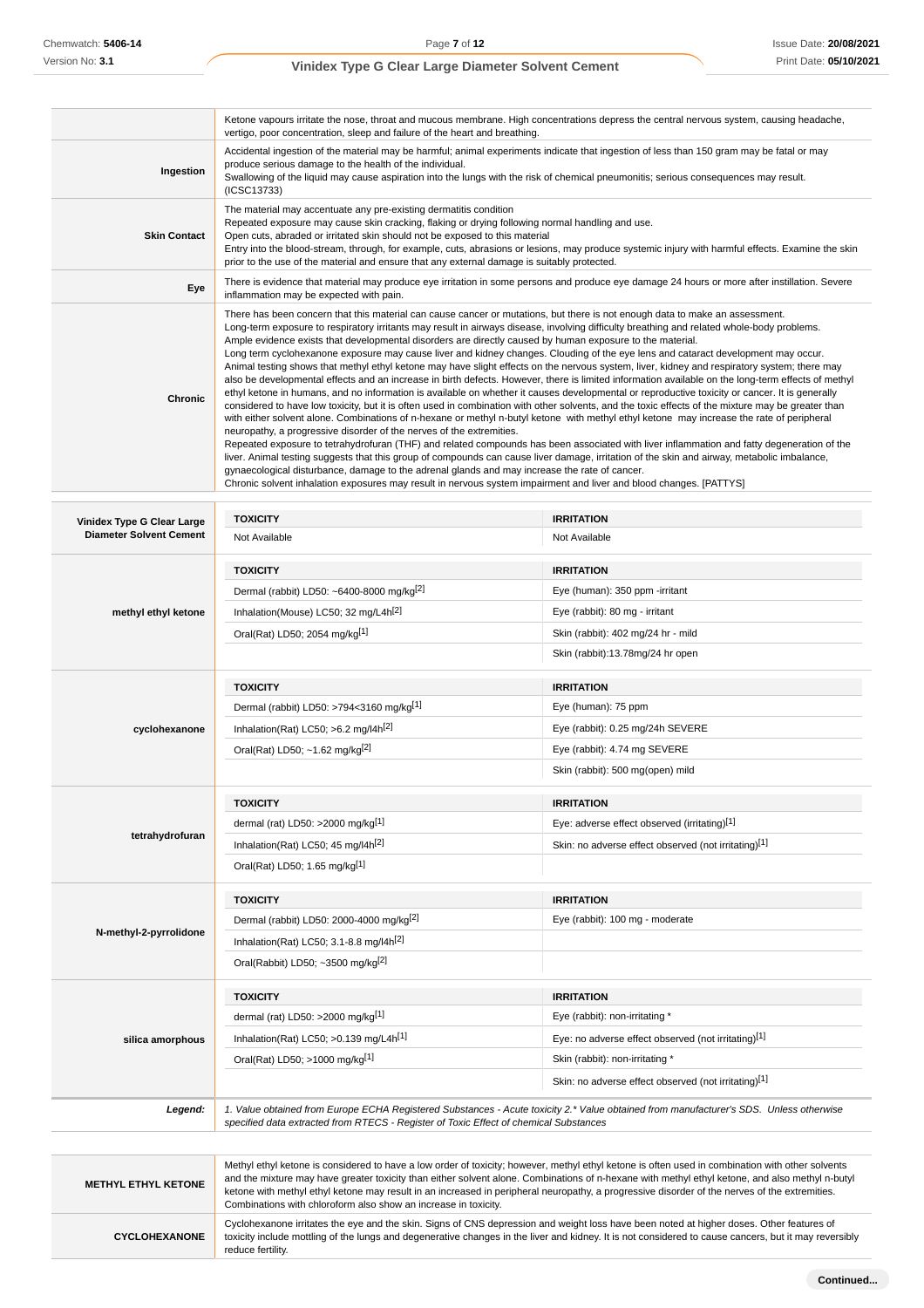| <b>TETRAHYDROFURAN</b>                                                                     | The material may cause severe skin irritation after prolonged or repeated exposure and may produce on contact skin redness, swelling, the<br>production of vesicles, scaling and thickening of the skin. Repeated exposures may produce severe ulceration.<br>Oral (human) LDLo: 50 mg/kg* [CCINFO]* Nil reported                                                                                                                                                                                                                                                                                                                                                                                                                                                                                                                                                                                                                                                                                                                                                                                                                                                                                                                                                                                                                                                                                                                                                                                                                                                                                                                                                                                                                                                                                                                                                                                                                                                                                                                                                                                                                                                                                                                                                                                                                                                                                                                                                                                                                            |   |  |  |
|--------------------------------------------------------------------------------------------|----------------------------------------------------------------------------------------------------------------------------------------------------------------------------------------------------------------------------------------------------------------------------------------------------------------------------------------------------------------------------------------------------------------------------------------------------------------------------------------------------------------------------------------------------------------------------------------------------------------------------------------------------------------------------------------------------------------------------------------------------------------------------------------------------------------------------------------------------------------------------------------------------------------------------------------------------------------------------------------------------------------------------------------------------------------------------------------------------------------------------------------------------------------------------------------------------------------------------------------------------------------------------------------------------------------------------------------------------------------------------------------------------------------------------------------------------------------------------------------------------------------------------------------------------------------------------------------------------------------------------------------------------------------------------------------------------------------------------------------------------------------------------------------------------------------------------------------------------------------------------------------------------------------------------------------------------------------------------------------------------------------------------------------------------------------------------------------------------------------------------------------------------------------------------------------------------------------------------------------------------------------------------------------------------------------------------------------------------------------------------------------------------------------------------------------------------------------------------------------------------------------------------------------------|---|--|--|
| N-METHYL-2-PYRROLIDONE                                                                     | For N-methyl-2-pyrrolidone (NMP):<br>Acute toxicity: Animal testing shows NMP is quickly absorbed after inhalation, swallowing and administration on skin, distributed throughout the<br>body, and eliminated mostly by hydroxylation to polar compounds, which are excreted in the urine. In animal testing NMP has a low potential for<br>skin irritation and a moderate potential for eye irritation. Repeated daily doses of high amounts on the skin have caused severe, painful bleeding<br>and eschar formation. In general, animal testing suggests NMP has low acute toxicity.<br>A substance (or part of a group of chemical substances) of very high concern (SVHC) - or product containing an SVHC:<br>It is proposed that use within the European Union be subject to authorisation under the REACH Regulation.Indeed, listing of a substance as an<br>SVHC by the European Chemicals Agency (ECHA) is the first step in the procedure for authorisation or restriction of use of a chemical.<br>The criteria are given in article 57 of the REACH Regulation. A substance may be proposed as an SVHC if it meets one or more of the following<br>criteria:<br>it is carcinogenic *;<br>it is mutagenic *;<br>it is toxic for reproduction *;<br>it is persistent, bioaccumulative and toxic (PBT substances);<br>it is very persistent and very bioaccumulative (vPvB substances);<br>▶ there is "scientific evidence of probable serious effects to human health or the environment which give rise to an equivalent level of concern";<br>such substances are identified on a case-by-case basis.<br>* Collectively described as CMR substances<br>The "equivalent concern" criterion is significant because it is this classification which allows substances which are, for example, neurotoxic,<br>endocrine-disrupting or otherwise present an unanticipated environmental health risk to be regulated under REACH]<br>Simply because a substance meets one or more of the criteria does not necessarily mean that it will be proposed as an SVHC. Many such<br>substances are already subject to restrictions on their use within the European Union, such as those in Annex XVII of the REACH Regulation<br>SVHCs are substances for which the current restrictions on use (where these exist) might be insufficient. There are three priority groups for<br>assessment:<br>PBT substances and vPvB substances;<br>substances which are widely dispersed during use;<br>substances which are used in large quantities. |   |  |  |
| <b>SILICA AMORPHOUS</b>                                                                    | Reports indicate high/prolonged exposures to amorphous silicas induced lung fibrosis in experimental animals; in some experiments these<br>effects were reversible. [PATTYS]<br>For silica amorphous:<br>Derived No Adverse Effects Level (NOAEL) in the range of 1000 mg/kg/d.<br>In humans, synthetic amorphous silica (SAS) is essentially non-toxic by mouth, skin or eyes, and by inhalation. Epidemiology studies show little<br>evidence of adverse health effects due to SAS. Repeated exposure (without personal protection) may cause mechanical irritation of the eye and<br>drying/cracking of the skin.<br>When experimental animals inhale synthetic amorphous silica (SAS) dust, it dissolves in the lung fluid and is rapidly eliminated. If swallowed, the<br>vast majority of SAS is excreted in the faeces and there is little accumulation in the body.                                                                                                                                                                                                                                                                                                                                                                                                                                                                                                                                                                                                                                                                                                                                                                                                                                                                                                                                                                                                                                                                                                                                                                                                                                                                                                                                                                                                                                                                                                                                                                                                                                                                  |   |  |  |
| <b>METHYL ETHYL KETONE &amp;</b><br><b>TETRAHYDROFURAN &amp;</b><br>N-METHYL-2-PYRROLIDONE | Asthma-like symptoms may continue for months or even years after exposure to the material ends. This may be due to a non-allergic condition<br>known as reactive airways dysfunction syndrome (RADS) which can occur after exposure to high levels of highly irritating compound. Main<br>criteria for diagnosing RADS include the absence of previous airways disease in a non-atopic individual, with sudden onset of persistent<br>asthma-like symptoms within minutes to hours of a documented exposure to the irritant. Other criteria for diagnosis of RADS include a reversible<br>airflow pattern on lung function tests, moderate to severe bronchial hyperreactivity on methacholine challenge testing, and the lack of minimal<br>lymphocytic inflammation, without eosinophilia.                                                                                                                                                                                                                                                                                                                                                                                                                                                                                                                                                                                                                                                                                                                                                                                                                                                                                                                                                                                                                                                                                                                                                                                                                                                                                                                                                                                                                                                                                                                                                                                                                                                                                                                                                 |   |  |  |
| <b>METHYL ETHYL KETONE &amp;</b><br><b>CYCLOHEXANONE</b>                                   | The material may cause skin irritation after prolonged or repeated exposure and may produce on contact skin redness, swelling, the production of<br>vesicles, scaling and thickening of the skin.                                                                                                                                                                                                                                                                                                                                                                                                                                                                                                                                                                                                                                                                                                                                                                                                                                                                                                                                                                                                                                                                                                                                                                                                                                                                                                                                                                                                                                                                                                                                                                                                                                                                                                                                                                                                                                                                                                                                                                                                                                                                                                                                                                                                                                                                                                                                            |   |  |  |
| <b>CYCLOHEXANONE &amp;</b><br><b>TETRAHYDROFURAN</b>                                       | The material may produce severe irritation to the eye causing pronounced inflammation. Repeated or prolonged exposure to irritants may<br>produce conjunctivitis.                                                                                                                                                                                                                                                                                                                                                                                                                                                                                                                                                                                                                                                                                                                                                                                                                                                                                                                                                                                                                                                                                                                                                                                                                                                                                                                                                                                                                                                                                                                                                                                                                                                                                                                                                                                                                                                                                                                                                                                                                                                                                                                                                                                                                                                                                                                                                                            |   |  |  |
| <b>CYCLOHEXANONE &amp; SILICA</b><br><b>AMORPHOUS</b>                                      | The substance is classified by IARC as Group 3:<br>NOT classifiable as to its carcinogenicity to humans.<br>Evidence of carcinogenicity may be inadequate or limited in animal testing.                                                                                                                                                                                                                                                                                                                                                                                                                                                                                                                                                                                                                                                                                                                                                                                                                                                                                                                                                                                                                                                                                                                                                                                                                                                                                                                                                                                                                                                                                                                                                                                                                                                                                                                                                                                                                                                                                                                                                                                                                                                                                                                                                                                                                                                                                                                                                      |   |  |  |
| <b>Acute Toxicity</b>                                                                      | ✔<br>✔<br>Carcinogenicity                                                                                                                                                                                                                                                                                                                                                                                                                                                                                                                                                                                                                                                                                                                                                                                                                                                                                                                                                                                                                                                                                                                                                                                                                                                                                                                                                                                                                                                                                                                                                                                                                                                                                                                                                                                                                                                                                                                                                                                                                                                                                                                                                                                                                                                                                                                                                                                                                                                                                                                    |   |  |  |
| <b>Skin Irritation/Corrosion</b>                                                           | ×<br><b>Reproductivity</b>                                                                                                                                                                                                                                                                                                                                                                                                                                                                                                                                                                                                                                                                                                                                                                                                                                                                                                                                                                                                                                                                                                                                                                                                                                                                                                                                                                                                                                                                                                                                                                                                                                                                                                                                                                                                                                                                                                                                                                                                                                                                                                                                                                                                                                                                                                                                                                                                                                                                                                                   | ✔ |  |  |
| <b>Serious Eye Damage/Irritation</b>                                                       | ✔<br><b>STOT - Single Exposure</b>                                                                                                                                                                                                                                                                                                                                                                                                                                                                                                                                                                                                                                                                                                                                                                                                                                                                                                                                                                                                                                                                                                                                                                                                                                                                                                                                                                                                                                                                                                                                                                                                                                                                                                                                                                                                                                                                                                                                                                                                                                                                                                                                                                                                                                                                                                                                                                                                                                                                                                           | ✔ |  |  |
| <b>Respiratory or Skin</b><br>sensitisation                                                | ×<br>×<br><b>STOT - Repeated Exposure</b>                                                                                                                                                                                                                                                                                                                                                                                                                                                                                                                                                                                                                                                                                                                                                                                                                                                                                                                                                                                                                                                                                                                                                                                                                                                                                                                                                                                                                                                                                                                                                                                                                                                                                                                                                                                                                                                                                                                                                                                                                                                                                                                                                                                                                                                                                                                                                                                                                                                                                                    |   |  |  |
| <b>Mutagenicity</b>                                                                        | ×<br><b>Aspiration Hazard</b>                                                                                                                                                                                                                                                                                                                                                                                                                                                                                                                                                                                                                                                                                                                                                                                                                                                                                                                                                                                                                                                                                                                                                                                                                                                                                                                                                                                                                                                                                                                                                                                                                                                                                                                                                                                                                                                                                                                                                                                                                                                                                                                                                                                                                                                                                                                                                                                                                                                                                                                | ✔ |  |  |

#### **Legend:**  $\mathbf{X}$  – Data either not available or does not fill the criteria for classification – Data available to make classification

## **SECTION 12 Ecological information**

| <b>Toxicity</b>                                              |                         |                           |                               |                  |                  |
|--------------------------------------------------------------|-------------------------|---------------------------|-------------------------------|------------------|------------------|
|                                                              | Endpoint                | <b>Test Duration (hr)</b> | <b>Species</b>                | Value            | Source           |
| Vinidex Type G Clear Large<br><b>Diameter Solvent Cement</b> | <b>Not</b><br>Available | Not Available             | Not Available                 | Not<br>Available | Not<br>Available |
|                                                              | Endpoint                | <b>Test Duration (hr)</b> | <b>Species</b>                | Value            | Source           |
|                                                              | NOEC(ECx)               | 48h                       | Crustacea                     | 68mg/l           | $\overline{2}$   |
|                                                              | EC50                    | 72h                       | Algae or other aquatic plants | 1972mg/l         | $\overline{2}$   |
| methyl ethyl ketone                                          | <b>LC50</b>             | 96h                       | Fish                          | $>324$ mg/L      | $\overline{4}$   |
|                                                              | EC50                    | 48h                       | Crustacea                     | 308mg/l          | $\overline{2}$   |
|                                                              | EC50                    | 96h                       | Algae or other aquatic plants | >500mg/l         | 4                |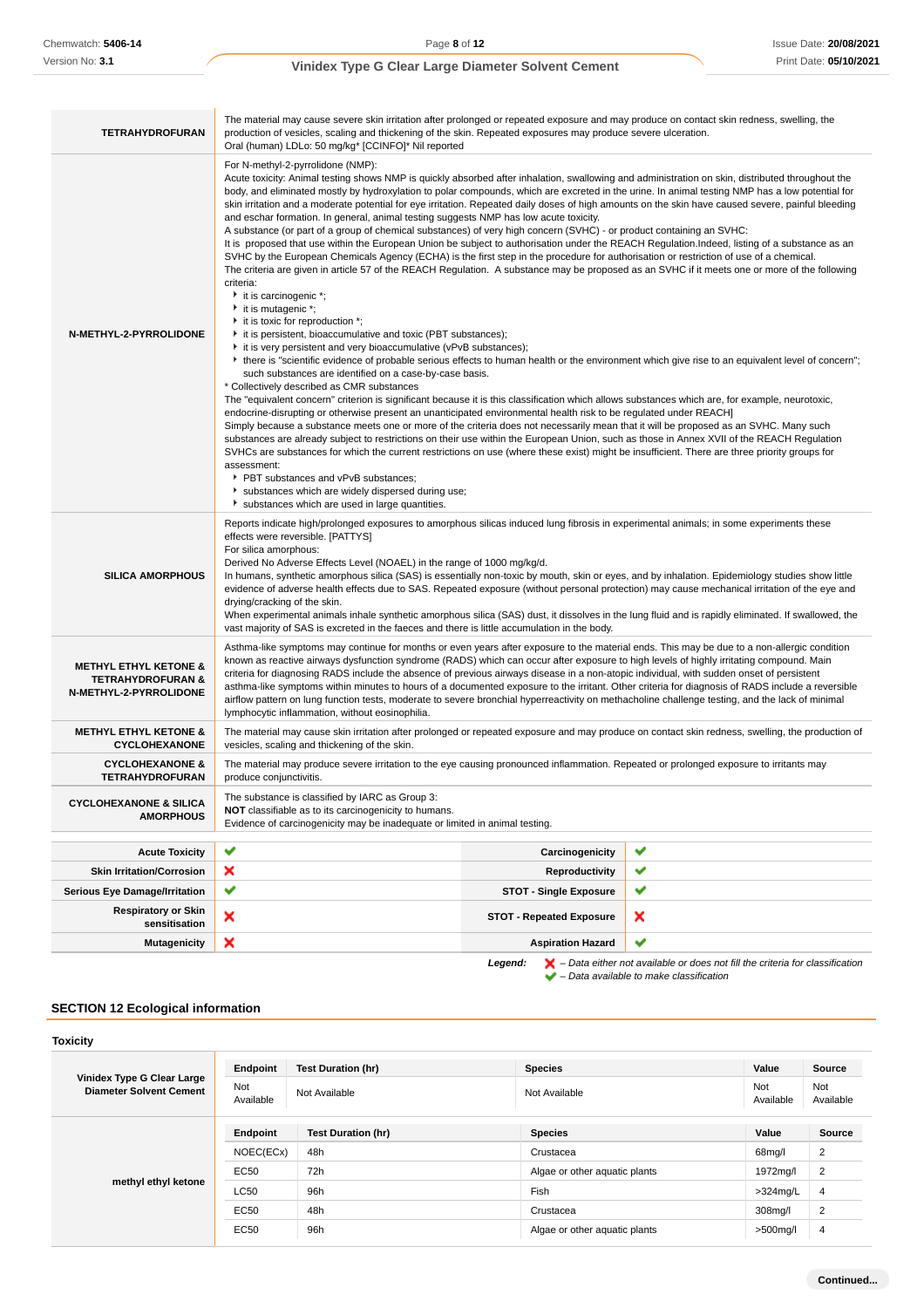|                        | Endpoint    | <b>Test Duration (hr)</b> | <b>Species</b>                                                                                                                                                                                                                                                                                                                                                                                  | Value                 | Source                  |
|------------------------|-------------|---------------------------|-------------------------------------------------------------------------------------------------------------------------------------------------------------------------------------------------------------------------------------------------------------------------------------------------------------------------------------------------------------------------------------------------|-----------------------|-------------------------|
|                        | EC50        | 72h                       | Algae or other aquatic plants                                                                                                                                                                                                                                                                                                                                                                   | 17.7-85.6mg/l         | 4                       |
| cyclohexanone          | <b>LC50</b> | 96h                       | Fish                                                                                                                                                                                                                                                                                                                                                                                            | 527-732mg/l           | $\overline{2}$          |
|                        | <b>EC50</b> | 48h                       | Crustacea                                                                                                                                                                                                                                                                                                                                                                                       | $>100$ mg/l           | $\overline{2}$          |
|                        | EC10(ECx)   | 72h                       | Algae or other aquatic plants                                                                                                                                                                                                                                                                                                                                                                   | $0.4 - 7.93$ mg/l     | 4                       |
|                        | Endpoint    | <b>Test Duration (hr)</b> | <b>Species</b>                                                                                                                                                                                                                                                                                                                                                                                  | Value                 | Source                  |
| tetrahydrofuran        | <b>LC50</b> | 96h                       | Fish                                                                                                                                                                                                                                                                                                                                                                                            | 2160mg/l              | 2                       |
|                        | NOEC(ECx)   | 24h                       | Fish                                                                                                                                                                                                                                                                                                                                                                                            | $>=5mg/l$             | $\mathbf{1}$            |
|                        | Endpoint    | <b>Test Duration (hr)</b> | <b>Species</b>                                                                                                                                                                                                                                                                                                                                                                                  | Value                 | <b>Source</b>           |
| N-methyl-2-pyrrolidone | NOEC(ECx)   | 504h                      | Crustacea                                                                                                                                                                                                                                                                                                                                                                                       | 12.5 <sub>mq</sub> /I | $\overline{2}$          |
|                        | <b>EC50</b> | 72h                       | Algae or other aquatic plants                                                                                                                                                                                                                                                                                                                                                                   | $>500$ mg/l           | $\mathbf{1}$            |
|                        | <b>LC50</b> | 96h                       | Fish                                                                                                                                                                                                                                                                                                                                                                                            | 464mg/l               | $\mathbf{1}$            |
|                        | <b>EC50</b> | 48h                       | Crustacea                                                                                                                                                                                                                                                                                                                                                                                       | ca.4897mg/l           | 1                       |
|                        | Endpoint    | <b>Test Duration (hr)</b> | <b>Species</b>                                                                                                                                                                                                                                                                                                                                                                                  | Value                 | Source                  |
|                        | ECO(ECx)    | 24h                       | Crustacea                                                                                                                                                                                                                                                                                                                                                                                       | $>=10000$ mg/l        | 1                       |
|                        | <b>EC50</b> | 72h                       | Algae or other aquatic plants                                                                                                                                                                                                                                                                                                                                                                   | 14.1 <sub>mq</sub> /I | 2                       |
| silica amorphous       | <b>LC50</b> | 96h                       | Fish                                                                                                                                                                                                                                                                                                                                                                                            | 1033.016mg/l          | $\overline{2}$          |
|                        | <b>EC50</b> | 48h                       | Crustacea                                                                                                                                                                                                                                                                                                                                                                                       | $>86$ mg/l            | 2                       |
|                        | <b>EC50</b> | 96h                       | Algae or other aquatic plants                                                                                                                                                                                                                                                                                                                                                                   | 217.576mg/l           | $\overline{\mathbf{c}}$ |
| Legend:                |             |                           | Extracted from 1. IUCLID Toxicity Data 2. Europe ECHA Registered Substances - Ecotoxicological Information - Aquatic Toxicity 3. EPIWIN Suite<br>V3.12 (QSAR) - Aquatic Toxicity Data (Estimated) 4. US EPA, Ecotox database - Aquatic Toxicity Data 5. ECETOC Aquatic Hazard Assessment<br>Data 6. NITE (Japan) - Bioconcentration Data 7. METI (Japan) - Bioconcentration Data 8. Vendor Data |                       |                         |

**DO NOT** discharge into sewer or waterways.

### **Persistence and degradability**

| Ingredient             | Persistence: Water/Soil     | Persistence: Air               |
|------------------------|-----------------------------|--------------------------------|
| methyl ethyl ketone    | LOW (Half-life $= 14$ days) | LOW (Half-life = $26.75$ days) |
| cyclohexanone          | LOW                         | LOW                            |
| tetrahydrofuran        | LOW                         | LOW                            |
| N-methyl-2-pyrrolidone | LOW                         | LOW                            |
| silica amorphous       | LOW                         | LOW                            |

#### **Bioaccumulative potential**

| Ingredient             | <b>Bioaccumulation</b>   |
|------------------------|--------------------------|
| methyl ethyl ketone    | LOW (LogKOW = $0.29$ )   |
| cyclohexanone          | LOW (BCF = $2.45$ )      |
| tetrahydrofuran        | LOW (LogKOW = $0.46$ )   |
| N-methyl-2-pyrrolidone | LOW (BCF = $0.16$ )      |
| silica amorphous       | LOW (LogKOW = $0.5294$ ) |

### **Mobility in soil**

| Ingredient             | <b>Mobility</b>        |
|------------------------|------------------------|
| methyl ethyl ketone    | $MEDIUM (KOC = 3.827)$ |
| cyclohexanone          | $LOW (KOC = 15.15)$    |
| tetrahydrofuran        | LOW (KOC = $4.881$ )   |
| N-methyl-2-pyrrolidone | $LOW (KOC = 20.94)$    |
| silica amorphous       | $LOW (KOC = 23.74)$    |

### **SECTION 13 Disposal considerations**

| Waste treatment methods      |                                                                                                                                                                                                                                                                                                                                                                                                                                                                                                                                                                                                                                                                                                                                                                               |
|------------------------------|-------------------------------------------------------------------------------------------------------------------------------------------------------------------------------------------------------------------------------------------------------------------------------------------------------------------------------------------------------------------------------------------------------------------------------------------------------------------------------------------------------------------------------------------------------------------------------------------------------------------------------------------------------------------------------------------------------------------------------------------------------------------------------|
| Product / Packaging disposal | Containers may still present a chemical hazard/ danger when empty.<br>Return to supplier for reuse/ recycling if possible.<br>Otherwise:<br>If container can not be cleaned sufficiently well to ensure that residuals do not remain or if the container cannot be used to store the same<br>product, then puncture containers, to prevent re-use, and bury at an authorised landfill.<br>Where possible retain label warnings and SDS and observe all notices pertaining to the product.<br>DO NOT allow wash water from cleaning or process equipment to enter drains.<br>It may be necessary to collect all wash water for treatment before disposal.<br>In all cases disposal to sewer may be subject to local laws and regulations and these should be considered first. |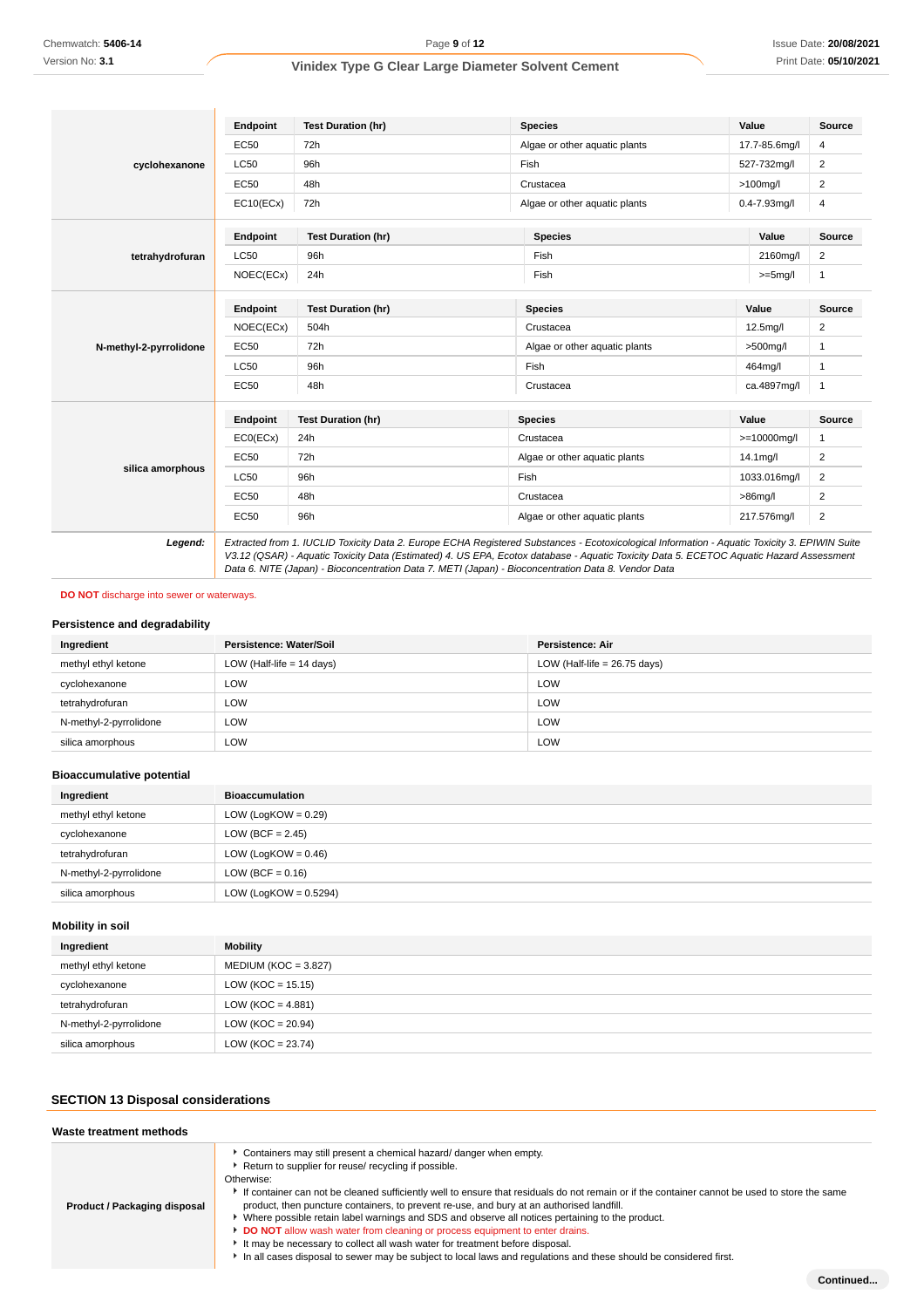| Where in doubt contact the responsible authority.                                                                                                                                                             |
|---------------------------------------------------------------------------------------------------------------------------------------------------------------------------------------------------------------|
| Recycle wherever possible.                                                                                                                                                                                    |
| Consult manufacturer for recycling options or consult local or regional waste management authority for disposal if no suitable treatment or<br>disposal facility can be identified.                           |
| Dispose of by: burial in a land-fill specifically licensed to accept chemical and / or pharmaceutical wastes or Incineration in a licensed<br>apparatus (after admixture with suitable combustible material). |
| Decontaminate empty containers.                                                                                                                                                                               |

### **SECTION 14 Transport information**

# **Labels Required Marine Pollutant** NO **HAZCHEM** •3YE **Land transport (ADG) UN number** 1133 **UN proper shipping name** ADHESIVES containing flammable liquid **Transport hazard class(es)** Class 3 Subrisk Not Applicable

| Packing group                |                                        |                       |  |
|------------------------------|----------------------------------------|-----------------------|--|
| <b>Environmental hazard</b>  | Not Applicable                         |                       |  |
| Special precautions for user | Special provisions<br>Limited quantity | Not Applicable<br>5 L |  |

#### **Air transport (ICAO-IATA / DGR)**

| <b>UN number</b>             | 1133                                                                                                                                                                                                                                                                                        |                           |                                                         |  |
|------------------------------|---------------------------------------------------------------------------------------------------------------------------------------------------------------------------------------------------------------------------------------------------------------------------------------------|---------------------------|---------------------------------------------------------|--|
| UN proper shipping name      | Adhesives containing flammable liquid                                                                                                                                                                                                                                                       |                           |                                                         |  |
| Transport hazard class(es)   | <b>ICAO/IATA Class</b><br>ICAO / IATA Subrisk<br><b>ERG Code</b>                                                                                                                                                                                                                            | 3<br>Not Applicable<br>3L |                                                         |  |
| Packing group                | Ш                                                                                                                                                                                                                                                                                           |                           |                                                         |  |
| <b>Environmental hazard</b>  | Not Applicable                                                                                                                                                                                                                                                                              |                           |                                                         |  |
| Special precautions for user | Special provisions<br>Cargo Only Packing Instructions<br>Cargo Only Maximum Qty / Pack<br>Passenger and Cargo Packing Instructions<br>Passenger and Cargo Maximum Qty / Pack<br>Passenger and Cargo Limited Quantity Packing Instructions<br>Passenger and Cargo Limited Maximum Qty / Pack |                           | A3<br>364<br>60L<br>353<br>5L<br>Y341<br>1 <sub>L</sub> |  |

### **Sea transport (IMDG-Code / GGVSee)**

| UN number                    | 1133                                                                 |                                     |  |
|------------------------------|----------------------------------------------------------------------|-------------------------------------|--|
| UN proper shipping name      | ADHESIVES containing flammable liquid                                |                                     |  |
| Transport hazard class(es)   | <b>IMDG Class</b><br><b>IMDG Subrisk</b>                             | 3<br>Not Applicable                 |  |
| Packing group                | $\mathbf{H}$                                                         |                                     |  |
| <b>Environmental hazard</b>  | Not Applicable                                                       |                                     |  |
| Special precautions for user | <b>EMS Number</b><br>Special provisions<br><b>Limited Quantities</b> | $F-E$ , S-D<br>Not Applicable<br>5L |  |

**Transport in bulk according to Annex II of MARPOL and the IBC code** Not Applicable

**Transport in bulk in accordance with MARPOL Annex V and the IMSBC Code**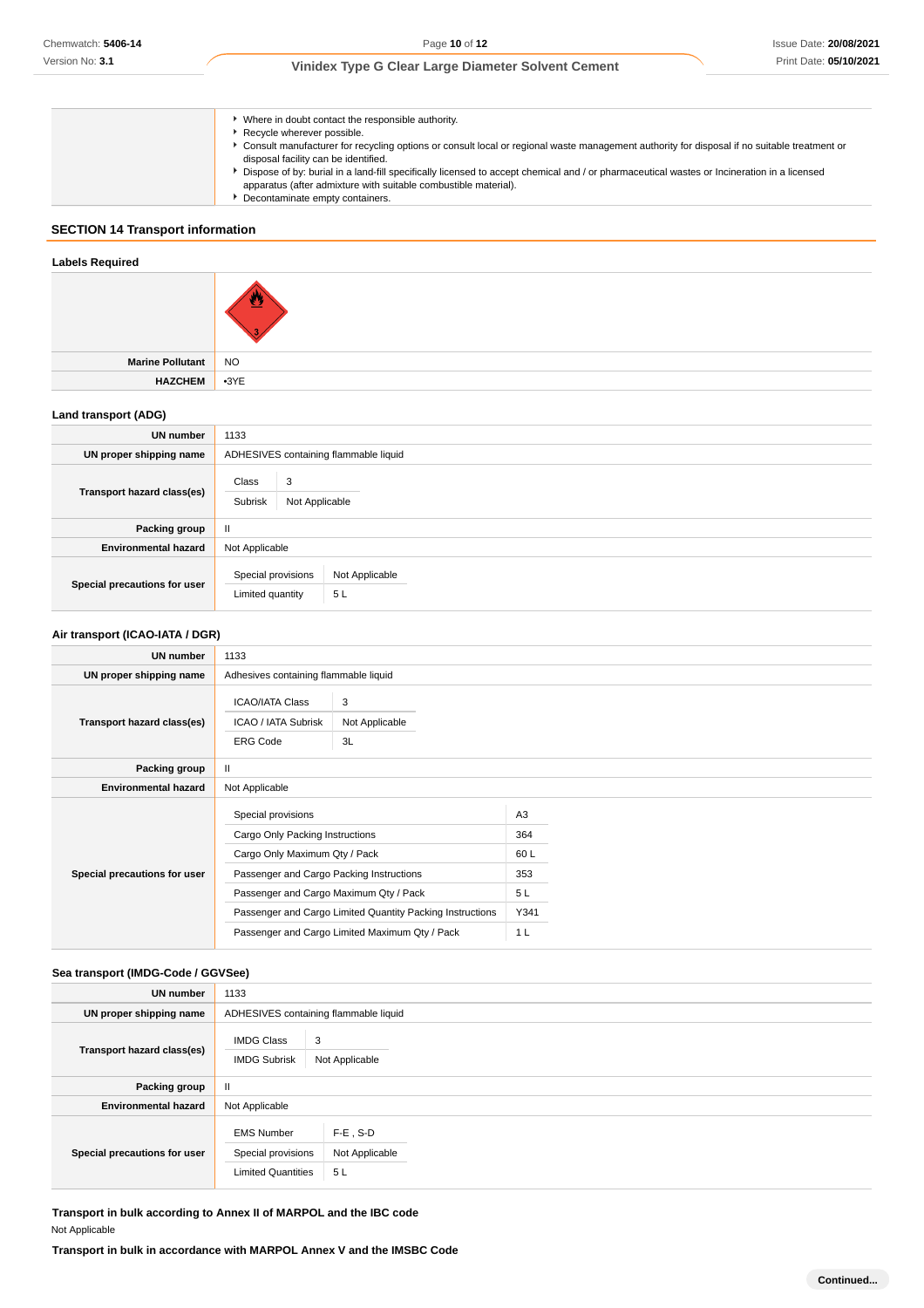### **Vinidex Type G Clear Large Diameter Solvent Cement**

| <b>Product name</b>    | Group         |
|------------------------|---------------|
| methyl ethyl ketone    | Not Available |
| cyclohexanone          | Not Available |
| tetrahydrofuran        | Not Available |
| N-methyl-2-pyrrolidone | Not Available |
| silica amorphous       | Not Available |

#### **Transport in bulk in accordance with the ICG Code**

| <b>Product name</b>    | Ship Type     |
|------------------------|---------------|
| methyl ethyl ketone    | Not Available |
| cyclohexanone          | Not Available |
| tetrahydrofuran        | Not Available |
| N-methyl-2-pyrrolidone | Not Available |
| silica amorphous       | Not Available |

### **SECTION 15 Regulatory information**

### **methyl ethyl ketone is found on the following regulatory lists**

| Australia Hazardous Chemical Information System (HCIS) - Hazardous Chemicals                                              | Australian Inventory of Industrial Chemicals (AIIC)                                                                                          |
|---------------------------------------------------------------------------------------------------------------------------|----------------------------------------------------------------------------------------------------------------------------------------------|
| Australia Standard for the Uniform Scheduling of Medicines and Poisons (SUSMP) -<br>Schedule 5                            |                                                                                                                                              |
| cyclohexanone is found on the following regulatory lists                                                                  |                                                                                                                                              |
| Australia Hazardous Chemical Information System (HCIS) - Hazardous Chemicals                                              | International Agency for Research on Cancer (IARC) - Agents Classified by the IARC                                                           |
| Australian Inventory of Industrial Chemicals (AIIC)                                                                       | Monographs                                                                                                                                   |
| tetrahydrofuran is found on the following regulatory lists                                                                |                                                                                                                                              |
| Australia Hazardous Chemical Information System (HCIS) - Hazardous Chemicals                                              | International Agency for Research on Cancer (IARC) - Agents Classified by the IARC                                                           |
| Australian Inventory of Industrial Chemicals (AIIC)                                                                       | Monographs                                                                                                                                   |
| Chemical Footprint Project - Chemicals of High Concern List                                                               | International Agency for Research on Cancer (IARC) - Agents Classified by the IARC<br>Monographs - Group 2B: Possibly carcinogenic to humans |
| N-methyl-2-pyrrolidone is found on the following regulatory lists                                                         |                                                                                                                                              |
| Australia Hazardous Chemical Information System (HCIS) - Hazardous Chemicals                                              | Australian Inventory of Industrial Chemicals (AIIC)                                                                                          |
| Australia Standard for the Uniform Scheduling of Medicines and Poisons (SUSMP) -<br>Schedule 5                            | Chemical Footprint Project - Chemicals of High Concern List                                                                                  |
| Australia Standard for the Uniform Scheduling of Medicines and Poisons (SUSMP) -<br>Schedule 6                            |                                                                                                                                              |
| silica amorphous is found on the following regulatory lists                                                               |                                                                                                                                              |
| Australia Hazardous Chemical Information System (HCIS) - Hazardous Chemicals                                              | Chemical Footprint Project - Chemicals of High Concern List                                                                                  |
| Australia Model Work Health and Safety Regulations - Hazardous chemicals (other<br>than lead) requiring health monitoring | International Agency for Research on Cancer (IARC) - Agents Classified by the IARC<br>Monographs                                             |
| Australian Inventory of Industrial Chemicals (AIIC)                                                                       | International WHO List of Proposed Occupational Exposure Limit (OEL) Values for<br>Manufactured Nanomaterials (MNMS)                         |

#### **National Inventory Status**

| <b>National Inventory</b>                          | <b>Status</b>                                                                                                                                                                                     |
|----------------------------------------------------|---------------------------------------------------------------------------------------------------------------------------------------------------------------------------------------------------|
| Australia - AIIC / Australia<br>Non-Industrial Use | Yes                                                                                                                                                                                               |
| Canada - DSL                                       | Yes                                                                                                                                                                                               |
| Canada - NDSL                                      | No (methyl ethyl ketone; cyclohexanone; tetrahydrofuran; N-methyl-2-pyrrolidone)                                                                                                                  |
| China - IECSC                                      | Yes                                                                                                                                                                                               |
| Europe - EINEC / ELINCS / NLP                      | Yes                                                                                                                                                                                               |
| Japan - ENCS                                       | Yes                                                                                                                                                                                               |
| Korea - KECI                                       | Yes                                                                                                                                                                                               |
| New Zealand - NZIoC                                | Yes                                                                                                                                                                                               |
| Philippines - PICCS                                | Yes                                                                                                                                                                                               |
| USA - TSCA                                         | Yes                                                                                                                                                                                               |
| Taiwan - TCSI                                      | Yes                                                                                                                                                                                               |
| Mexico - INSQ                                      | Yes                                                                                                                                                                                               |
| Vietnam - NCI                                      | Yes                                                                                                                                                                                               |
| Russia - FBEPH                                     | Yes                                                                                                                                                                                               |
| Legend:                                            | Yes = All CAS declared ingredients are on the inventory<br>No = One or more of the CAS listed ingredients are not on the inventory. These ingredients may be exempt or will require registration. |